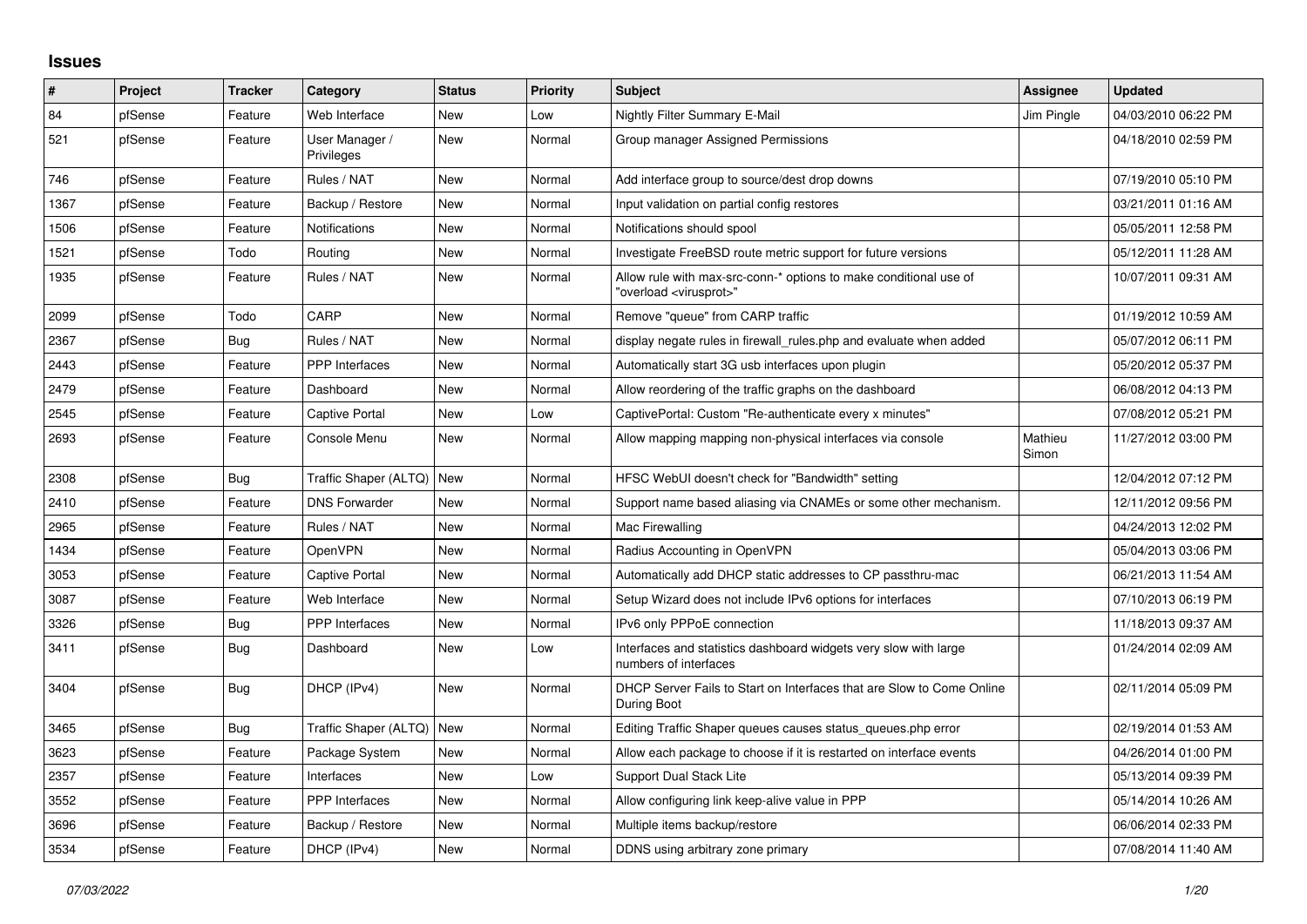| $\pmb{\sharp}$ | Project             | <b>Tracker</b> | Category                            | <b>Status</b> | <b>Priority</b> | <b>Subject</b>                                                                                          | <b>Assignee</b> | <b>Updated</b>      |
|----------------|---------------------|----------------|-------------------------------------|---------------|-----------------|---------------------------------------------------------------------------------------------------------|-----------------|---------------------|
| 2335           | pfSense             | Bug            | <b>Operating System</b>             | New           | Normal          | IGMPProxy and CARP Results in System Instability Upon Reboot                                            |                 | 07/19/2014 10:25 PM |
| 3793           | pfSense             | Feature        | Rules / NAT                         | New           | Normal          | Enable external authentication support for rules                                                        |                 | 08/05/2014 01:09 PM |
| 2117           | pfSense             | Feature        | <b>Operating System</b>             | New           | Normal          | 6RD support for ISPs like Swisscom                                                                      |                 | 08/22/2014 10:40 AM |
| 3899           | pfSense             | Feature        | Web Interface                       | New           | Normal          | Add feature to allow reordering of <package> items in config.xml</package>                              |                 | 09/27/2014 04:40 PM |
| 3943           | pfSense             | Feature        | <b>Operating System</b>             | New           | Low             | pf - divert-reply not implemented (usefull for haproxy)                                                 |                 | 10/16/2014 06:42 PM |
| 1848           | pfSense             | Bug            | <b>Traffic Shaper</b><br>(Limiters) | Confirmed     | Normal          | Limiters after policy routing has taken place do not behave correctly                                   |                 | 10/25/2014 09:18 PM |
| 3358           | pfSense             | Bug            | Package System                      | New           | Normal          | new version of <include file=""> is not required during reinstall all</include>                         |                 | 12/26/2014 12:13 PM |
| 2593           | pfSense             | Feature        | <b>XMLRPC</b>                       | New           | Normal          | sync NTPD, SNMP config between HA members                                                               |                 | 01/14/2015 09:04 AM |
| 4292           | pfSense             | Feature        | <b>RRD Graphs</b>                   | New           | Normal          | Show 95th Percentile for IPv6 Traffic in RRD Graphs                                                     |                 | 01/25/2015 02:24 PM |
| 4374           | pfSense             | Feature        | <b>Notifications</b>                | New           | Low             | Add timestamps to notification e-mails                                                                  |                 | 02/05/2015 12:43 AM |
| 4467           | pfSense             | Bug            | Traffic Shaper (ALTQ)   New         |               | Normal          | Traffic Graphs shows wrong throughput when traffic shaping enabled                                      |                 | 02/23/2015 05:31 PM |
| 4506           | pfSense<br>Packages | Feature        | FreeRADIUS                          | New           | Normal          | FreeRADIUS groups/hunt groups                                                                           |                 | 03/10/2015 08:51 PM |
| 228            | pfSense             | Feature        | Multi-WAN                           | <b>New</b>    | Normal          | Multi-WAN support with same gateway on multiple WANs                                                    |                 | 04/11/2015 01:10 AM |
| 4646           | pfSense             | Feature        | Dashboard                           | <b>New</b>    | Normal          | Recover valuable vertical screen real estate in dashboard                                               |                 | 04/20/2015 07:46 PM |
| 4680           | pfSense             | Bug            | <b>DHCP Relay</b>                   | New           | Normal          | DHCP relay does not work with DHCP server on other end of OpenVPN<br>tunnel                             |                 | 05/05/2015 06:55 PM |
| 4724           | pfSense             | Feature        | Captive Portal                      | New           | Low             | Captive Portal Status Add Client Hostname                                                               |                 | 05/22/2015 08:38 AM |
| 4798           | pfSense             | Feature        | <b>DNS Resolver</b>                 | New           | Normal          | Make host and domain overrides available to both DNS Resolver and<br><b>DNS Forwarder</b>               |                 | 06/29/2015 02:14 AM |
| 4845           | pfSense             | Bug            | CARP                                | Confirmed     | High            | CARP preemption doesn't switch to backup where connectivity between<br>systems is lost but not NIC link |                 | 07/28/2015 07:55 AM |
| 4989           | pfSense             | Feature        | <b>IPsec</b>                        | <b>New</b>    | Normal          | Allow all valid strongswan remote gateway options in gui                                                |                 | 08/20/2015 02:57 PM |
| 5075           | pfSense             | Bug            | Rules / NAT                         | Confirmed     | Normal          | pf errors that don't return a line number on first line don't file notice                               |                 | 09/01/2015 06:42 PM |
| 4628           | pfSense             | Feature        | Web Interface                       | New           | Normal          | Add GUI to manage loader tunables (e.g. loader.conf.local)                                              |                 | 09/16/2015 04:28 PM |
| 1186           | pfSense             | Bug            | <b>RRD Graphs</b>                   | Confirmed     | Normal          | When in pure routing mode the rrd graphs are blank                                                      |                 | 09/16/2015 04:31 PM |
| 5307           | pfSense             | Feature        | <b>RRD Graphs</b>                   | New           | Low             | Add logarithmic scale option to RRD graphs                                                              |                 | 10/14/2015 07:37 AM |
| 5360           | pfSense             | Feature        | UPnP/NAT-PMP                        | New           | Normal          | Add possibility to configure independent "UPnP & NAT-PMP" instances                                     |                 | 10/31/2015 04:25 AM |
| 5174           | pfSense<br>Packages | Feature        | <b>NRPE</b>                         | New           | Normal          | nrpe: check_sensors doesnt work, missing Imsensors                                                      |                 | 11/15/2015 12:49 AM |
| 4406           | pfSense             | Bug            | <b>Operating System</b>             | Confirmed     | Normal          | ALTQ problems with wireless cloned interfaces                                                           | Luiz Souza      | 11/19/2015 12:06 AM |
| 5469           | pfSense             | <b>Bug</b>     | Package System                      | Confirmed     | Low             | package.dtd XSD schema is a piece of pathetic, useless, unmaintained<br>junk                            |                 | 11/22/2015 06:26 AM |
| 5525           | pfSense             | Feature        | OpenVPN                             | New           | Normal          | Add static routes for OpenVPN client remote peer addresses when<br>using non-default WANs               |                 | 11/25/2015 08:44 AM |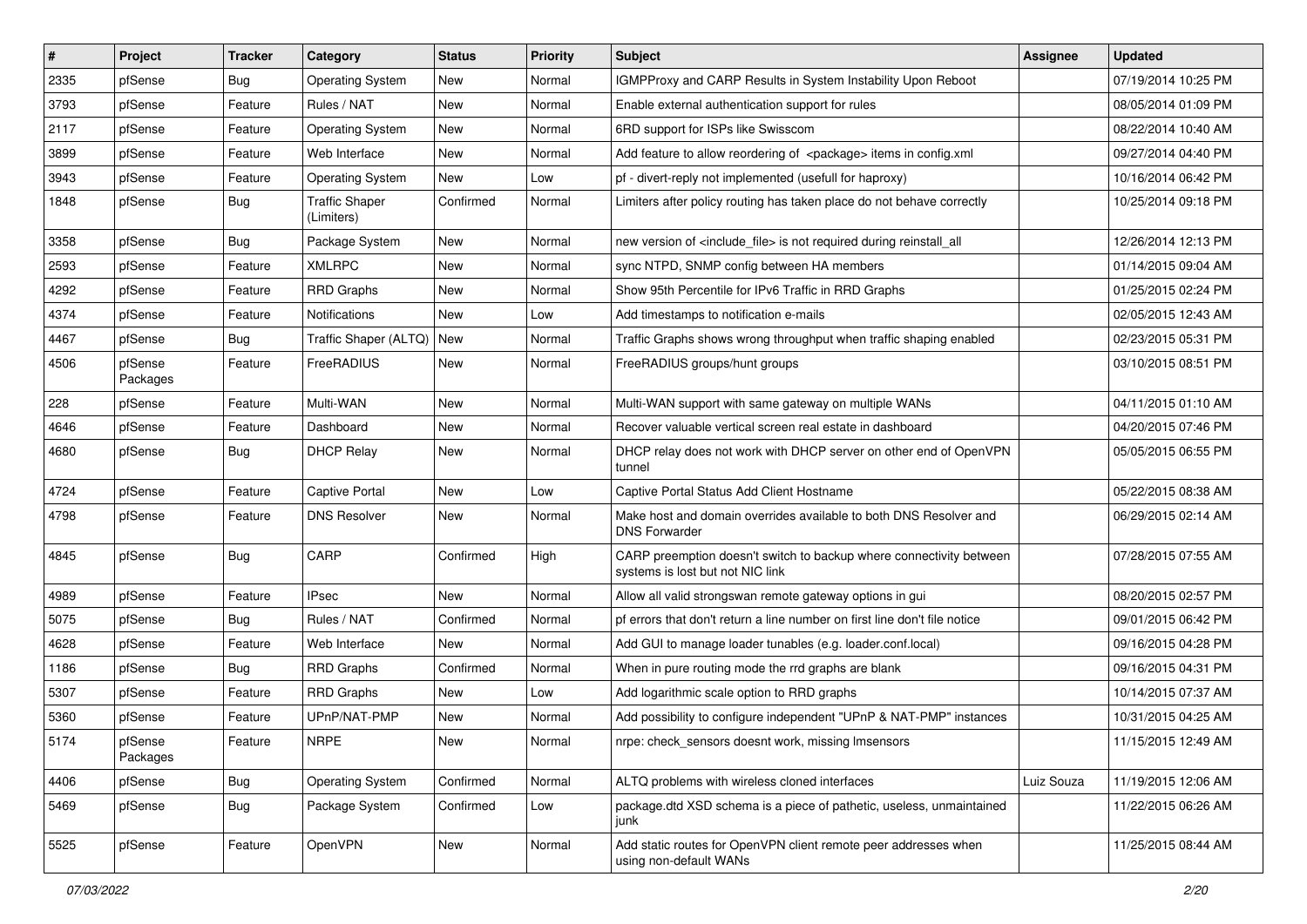| ∦    | Project             | <b>Tracker</b> | Category                     | <b>Status</b> | <b>Priority</b> | <b>Subject</b>                                                                                               | <b>Assignee</b>      | <b>Updated</b>      |
|------|---------------------|----------------|------------------------------|---------------|-----------------|--------------------------------------------------------------------------------------------------------------|----------------------|---------------------|
| 3115 | pfSense             | Feature        | Multi-WAN                    | New           | Normal          | Traffic shaping for multi WAN                                                                                |                      | 12/07/2015 02:20 PM |
| 5658 | pfSense             | <b>Bug</b>     | <b>Captive Portal</b>        | Confirmed     | Low             | Files with the same name cannot be uploaded to multiple captive portal<br>zones                              |                      | 12/18/2015 07:19 PM |
| 290  | pfSense             | Feature        | Multi-WAN                    | New           | Low             | Add Multi-WAN awareness to UPnP                                                                              |                      | 01/06/2016 05:24 PM |
| 5751 | pfSense<br>Packages | Bug            | squidguard                   | New           | Normal          | SquidGuard target categories not saved when long "Domain List" is<br>provided                                |                      | 01/10/2016 08:55 AM |
| 4501 | pfSense             | Feature        | Notifications                | New           | Normal          | Allow email report to send multiple destination                                                              |                      | 02/06/2016 04:07 AM |
| 3706 | pfSense             | Bug            | User Manager /<br>Privileges | New           | Normal          | Permission order affects default page on limited accounts, but can't<br>reorder                              |                      | 02/06/2016 04:10 AM |
| 2276 | pfSense             | Feature        | Certificates                 | <b>New</b>    | Normal          | Remote CRL fetch support                                                                                     |                      | 02/06/2016 04:14 AM |
| 1574 | pfSense             | Feature        | User Manager /<br>Privileges | New           | Normal          | Password quality enforcment.                                                                                 |                      | 02/06/2016 04:15 AM |
| 4165 | pfSense             | Feature        | Rules / NAT                  | New           | Low             | Allow for security zones when defining interfaces and firewall rules.                                        |                      | 02/06/2016 04:35 AM |
| 5445 | pfSense             | Todo           | Web Interface                | New           | Normal          | Improve banner for "background activity"                                                                     |                      | 02/06/2016 04:43 AM |
| 32   | pfSense             | Todo           | User Manager /<br>Privileges | New           | Normal          | PPPoE Server users integration with user manager                                                             |                      | 02/06/2016 04:53 AM |
| 33   | pfSense             | Todo           | User Manager /<br>Privileges | New           | Normal          | L2TP users integration with user manager                                                                     |                      | 02/06/2016 04:53 AM |
| 371  | pfSense             | Feature        | Rules / NAT                  | New           | Normal          | Allow moving of bogon and RFC 1918 rules                                                                     |                      | 02/06/2016 04:53 AM |
| 96   | pfSense             | Feature        | Rules / NAT                  | New           | Normal          | Add "All local networks" to source and destination drop down boxen in<br>firewall rules                      |                      | 02/06/2016 04:53 AM |
| 986  | pfSense             | Feature        | Web Interface                | New           | Normal          | Dynamic states view                                                                                          |                      | 02/06/2016 04:58 AM |
| 1307 | pfSense             | Feature        | Web Interface                | New           | Normal          | Request: Option To Resolve Addresses in State Table Summary                                                  |                      | 02/06/2016 04:58 AM |
| 2138 | pfSense             | <b>Bug</b>     | <b>RRD Graphs</b>            | New           | Normal          | RRD Wireless graph broken in BSS mode                                                                        |                      | 02/06/2016 04:59 AM |
| 2025 | pfSense             | Feature        | <b>Captive Portal</b>        | New           | Normal          | Captive Portal: Easy accessible Logout page instead of Logout pop-up<br>window                               |                      | 02/06/2016 04:59 AM |
| 2315 | pfSense             | Feature        | Traffic Shaper (ALTQ)   New  |               | Normal          | Traffic Shaper - Adaptive Bandwidth Management                                                               |                      | 02/06/2016 05:07 AM |
| 5480 | pfSense             | Todo           | Web Interface                | New           | Low             | inconsistent display of default values in fields                                                             | Jared Dillard        | 03/01/2016 04:59 PM |
| 5950 | pfSense             | Feature        | DHCP (IPv6)                  | New           | Normal          | DHCPv6 Server support for PD of PD-obtained networks                                                         |                      | 03/04/2016 03:04 AM |
| 5474 | pfSense             | Feature        | Interfaces                   | New           | Normal          | Add 802.1x configuration to wired interfaces.                                                                |                      | 03/16/2016 04:32 PM |
| 5835 | pfSense             | Feature        | OpenVPN                      | New           | Very Low        | Improve OpenVPN client gateway detection in edge cases where the<br>remote does not send gateway information |                      | 03/20/2016 12:29 AM |
| 1675 | pfSense             | Bug            | Captive Portal               | New           | Normal          | Captive portal logout problems with pop-up blockers.                                                         | <b>Jared Dillard</b> | 03/28/2016 01:37 PM |
| 3862 | pfSense             | Feature        | <b>IGMP Proxy</b>            | New           | Normal          | Allow configuration of IGMP proxy's 'quickleave' parameter from the web<br>interface                         |                      | 04/05/2016 03:24 AM |
| 6023 | pfSense<br>Packages | <b>Bug</b>     | Suricata                     | New           | Low             | Traffic Shaper (pfsense 2.3) Suricata V3.0 Inline Mode Operation                                             | Luiz Souza           | 04/15/2016 05:59 AM |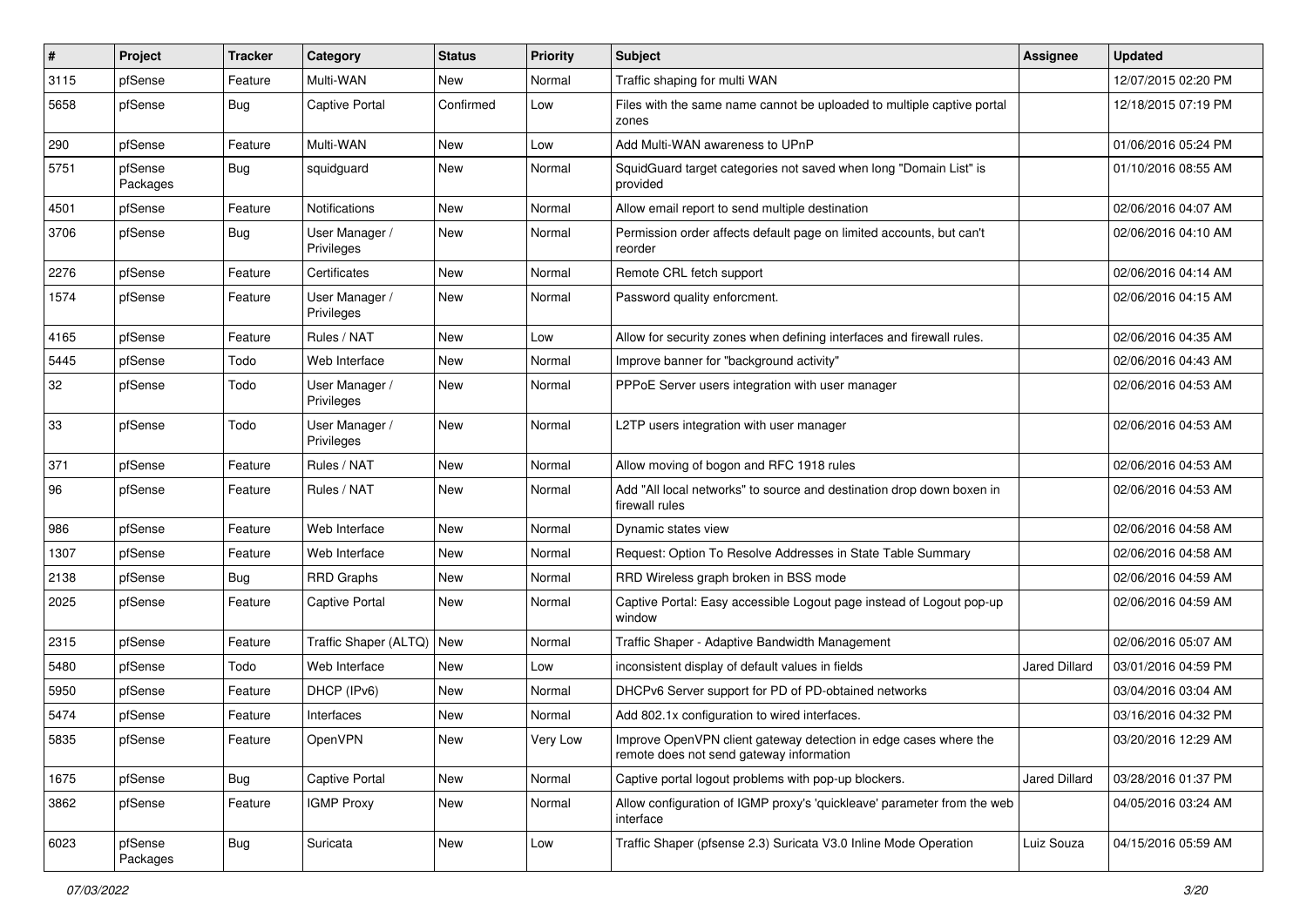| $\vert$ # | Project             | <b>Tracker</b> | Category                                        | <b>Status</b> | Priority | <b>Subject</b>                                                                                | Assignee      | <b>Updated</b>      |
|-----------|---------------------|----------------|-------------------------------------------------|---------------|----------|-----------------------------------------------------------------------------------------------|---------------|---------------------|
| 6213      | pfSense             | Feature        | Psec                                            | New           | Normal   | IPSEC: IPV4/IPV6 dual-interface-stack support for Mobile IKE                                  |               | 04/20/2016 07:48 AM |
| 6215      | pfSense             | Feature        | Web Interface                                   | <b>New</b>    | Normal   | Create consistent UI for admin access security                                                |               | 04/20/2016 03:05 PM |
| 6255      | pfSense             | Bug            | PPP Interfaces                                  | Confirmed     | Low      | PPP Country/Provider/Plan configuration not saved                                             |               | 04/25/2016 07:15 PM |
| 6361      | pfSense             | <b>Bug</b>     | Web Interface                                   | New           | Low      | Responsive Mobile Menu issue                                                                  |               | 05/16/2016 12:09 PM |
| 6386      | pfSense             | <b>Bug</b>     | <b>IPv6 Router</b><br>Advertisements<br>(RADVD) | New           | Low      | Switching Router Advertisements to disabled should broadcast IP<br>Removal messages           |               | 05/22/2016 10:44 PM |
| 6390      | pfSense             | Todo           | Dashboard                                       | <b>New</b>    | Low      | Autoscale from Traffic Graph not correct size (big graphs)                                    |               | 05/23/2016 01:38 PM |
| 6220      | pfSense             | <b>Bug</b>     | <b>Operating System</b>                         | Confirmed     | Normal   | state mismatch with host-initiated traffic matching binat to IP not locally<br>assigned       | Luiz Souza    | 06/08/2016 09:23 AM |
| 6471      | pfSense<br>Packages | Bug            | squidguard                                      | New           | Normal   | pfsense 2.3.1 squidguard -> common ACL -> Target Rules List<br>missing                        |               | 06/08/2016 06:22 PM |
| 6493      | pfSense             | Bug            | Web Interface                                   | Confirmed     | Normal   | Dynamic DNS clients slow page load                                                            |               | 06/17/2016 03:43 AM |
| 6500      | pfSense             | Feature        | Package System                                  | New           | Normal   | Should be a way to determine which packages are available without<br>having to update/install |               | 06/17/2016 05:34 PM |
| 6517      | pfSense             | Bug            | <b>IPsec</b>                                    | Confirmed     | Normal   | Adding mobile IPsec phase 2 entries requires restart of strongswan                            |               | 06/21/2016 11:04 PM |
| 6521      | pfSense<br>Packages | Bug            | squidguard                                      | New           | Normal   | pfsense 2.3.1 squidguard -> Groups ACL -> Target Rules List missing                           |               | 06/25/2016 10:49 PM |
| 6580      | pfSense             | Bug            | <b>Operating System</b>                         | Confirmed     | Normal   | Bridge with down member interface sends ICMP unreachables where it<br>shouldn't               |               | 07/05/2016 05:40 PM |
| 4428      | pfSense             | Bug            | Interfaces                                      | Confirmed     | Normal   | Setting media option on em(4) leads to infinite link cycling                                  |               | 07/06/2016 12:45 AM |
| 5887      | pfSense             | Bug            | Interfaces                                      | Confirmed     | Normal   | hardware_offloading_applyflags sets/unsets most values when already<br>set correctly          |               | 07/06/2016 03:31 PM |
| 5355      | pfSense             | Bug            | <b>IPsec</b>                                    | New           | High     | on Dynamic WAN IP (DHCP Client) it takes 10 minutes before Phase1<br>reconnects               |               | 07/08/2016 10:29 PM |
| 4010      | pfSense             | Feature        | OpenVPN                                         | <b>New</b>    | Normal   | OpenVPN always loads engines available on openssl                                             |               | 07/08/2016 10:29 PM |
| 5791      | pfSense             | Bug            | Rules / NAT                                     | Confirmed     | Normal   | tftp-proxy functionality is easilly broken by unrelated rules                                 |               | 07/10/2016 12:24 AM |
| 6605      | pfSense             | Bug            | Interfaces                                      | Confirmed     | Normal   | rc.linkup logic issues with actions taken                                                     |               | 07/12/2016 07:46 PM |
| 3382      | pfSense             | <b>Bug</b>     | <b>IGMP Proxy</b>                               | <b>New</b>    | Normal   | IGMPPROXY fails with more than 32 interfaces                                                  |               | 07/12/2016 11:01 PM |
| 6608      | pfSense             | Feature        | Backup / Restore                                | New           | Low      | backup and restore dhcp                                                                       |               | 07/13/2016 04:09 PM |
| 6614      | pfSense             | Bug            | Web Interface                                   | Confirmed     | Normal   | Dashboard high CPU usage                                                                      |               | 07/14/2016 03:04 PM |
| 6569      | pfSense             | Feature        | <b>NTPD</b>                                     | New           | Normal   | Support Rockwell ZODIAC binary protocol (Jupiter receiver) for high<br>precision              | Jim Pingle    | 07/18/2016 11:45 AM |
| 6627      | pfSense             | <b>Bug</b>     | Rules / NAT                                     | New           | Normal   | floating tab match rules ignore quick action so should be removed                             |               | 07/18/2016 02:15 PM |
| 6697      | pfSense             | Todo           | Web Interface                                   | New           | Low      | White squares around the numeric values in the Status / Queues page                           | Jared Dillard | 08/15/2016 03:19 AM |
| 6727      | pfSense             | Todo           | Web Interface                                   | New           | Very Low | Missing file apple-touch-icon-precomposed.png?                                                | Jared Dillard | 08/18/2016 02:10 PM |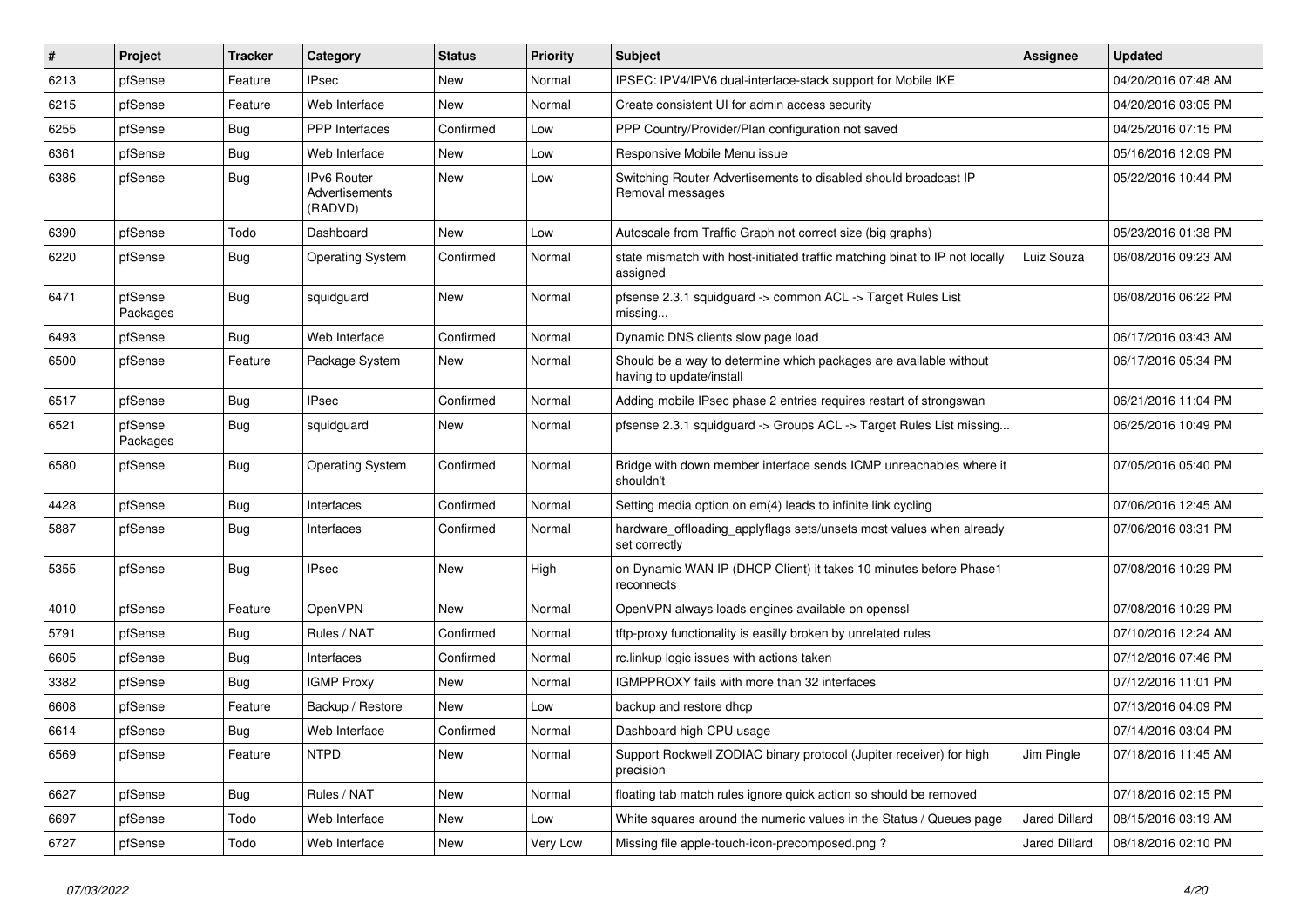| $\vert$ # | Project             | <b>Tracker</b> | Category                            | <b>Status</b> | Priority | Subject                                                                                    | Assignee             | <b>Updated</b>      |
|-----------|---------------------|----------------|-------------------------------------|---------------|----------|--------------------------------------------------------------------------------------------|----------------------|---------------------|
| 5367      | pfSense             | <b>Bug</b>     | Web Interface                       | New           | Normal   | Safari repeatedly tries to reload dashboard                                                | <b>Jared Dillard</b> | 08/22/2016 11:08 AM |
| 6011      | pfSense             | Bug            | Web Interface                       | Confirmed     | Low      | IPv6 link local fails HTTP REFERER check                                                   |                      | 09/04/2016 09:57 AM |
| 5616      | pfSense             | Feature        | <b>Wireless</b>                     | New           | Normal   | <b>Incorrect Wireless Channel</b>                                                          | Jim Thompson         | 10/09/2016 03:33 PM |
| 2573      | pfSense             | Feature        | Captive Portal                      | New           | Normal   | Captive Portal support of RADIUS POD (Packet of Disconnect)                                |                      | 10/17/2016 03:14 AM |
| 3824      | pfSense             | <b>Bug</b>     | <b>Traffic Shaper</b><br>(Limiters) | Confirmed     | Normal   | Limiters on bridge break traffic outside locally-configured IP subnets                     | Luiz Souza           | 11/03/2016 07:16 PM |
| 6803      | pfSense             | Bug            | Web Interface                       | New           | Normal   | CSRF timeout occurs when it (probably) shouldn't                                           |                      | 11/03/2016 09:43 PM |
| 3859      | pfSense             | Feature        | <b>Gateway Monitoring</b>           | New           | Low      | Make it possible to set the source IP address for gateway monitoring                       |                      | 11/06/2016 10:12 PM |
| 1813      | pfSense             | Bug            | Rules / NAT                         | Confirmed     | Normal   | Static routes on WAN interfaces overridden by route-to for<br>firewall-initiated traffic   |                      | 11/09/2016 02:06 PM |
| 6917      | pfSense             | Feature        | Upgrade                             | New           | Normal   | Add ability to choose from what IP/IFACE you search for updates                            |                      | 11/11/2016 09:51 AM |
| 6956      | pfSense             | Feature        | Captive Portal                      | New           | Normal   | Allow more control over concurrent logins                                                  |                      | 11/23/2016 12:01 PM |
| 3962      | pfSense<br>Packages | Bug            | ladvd                               | Confirmed     | Normal   | LADVD interface handling issues with lagg and bridge                                       |                      | 12/05/2016 01:59 PM |
| 6083      | pfSense<br>Packages | Bug            | Squid                               | New           | Normal   | Sugid Realtime Monitor / Squid Cache Table not diplaying correctly                         |                      | 12/06/2016 07:25 AM |
| 7040      | pfSense             | Bug            | Interfaces                          | New           | Normal   | Issue when disabling an interface                                                          |                      | 12/26/2016 02:56 AM |
| 7000      | pfSense<br>Packages | Feature        | ntop                                | New           | Normal   | ntopng historical data needs to be reworked                                                |                      | 01/14/2017 09:20 AM |
| 4234      | pfSense             | Feature        | IPsec                               | Assigned      | Low      | allow for strict user <> cn validation of mobile ipsec users when using<br>rsa+xauth       |                      | 01/24/2017 06:11 AM |
| 4474      | pfSense             | <b>Bug</b>     | Package System                      | Confirmed     | Normal   | IP address change triggers reload of all packages                                          |                      | 02/13/2017 07:21 AM |
| 5813      | pfSense             | Feature        | Traffic Shaper (ALTQ)   New         |               | Normal   | Replacement of layer7 filter                                                               |                      | 02/18/2017 05:08 PM |
| 5850      | pfSense             | Feature        | User Manager /<br>Privileges        | New           | Normal   | Limit "WebCfg - System: User Manager page" privilege to non-admins<br>and non-admin groups |                      | 02/19/2017 10:04 AM |
| 7238      | pfSense             | Bug            | Web Interface                       | New           | Normal   | Menu layout broken when using "Hostname in Menu" with long<br>hostnames                    |                      | 02/21/2017 07:01 AM |
| 7292      | pfSense             | Feature        | Dynamic DNS                         | New           | Normal   | DynamicDNS configuration does not sync to HA secondary                                     |                      | 02/21/2017 04:56 PM |
| 7314      | pfSense             | <b>Bug</b>     | <b>RRD Graphs</b>                   | New           | Low      | Discrepancy in ntp monitoring view                                                         |                      | 02/24/2017 08:37 PM |
| 4061      | pfSense             | Bug            | DHCP (IPv4)                         | Confirmed     | Normal   | dhcpd doesn't send client-hostname to peer, breaking DHCP lease<br>registrations w/HA      |                      | 02/24/2017 08:58 PM |
| 5306      | pfSense             | <b>Bug</b>     | Package System                      | New           | Normal   | textarea fields should have linebreaks sanitized automatically on save                     |                      | 03/03/2017 04:15 AM |
| 7365      | pfSense             | Feature        | Logging                             | New           | Low      | Pass firewall/filter rule set through logging for centralized loggers to key<br>on         |                      | 03/07/2017 10:44 AM |
| 3697      | pfSense             | Feature        | Backup / Restore                    | New           | Normal   | New backup/restore area: Certificates                                                      |                      | 03/11/2017 11:30 AM |
| 7367      | pfSense<br>Packages | Feature        | Squid                               | New           | Normal   | Wizard for Squid                                                                           |                      | 03/14/2017 01:59 PM |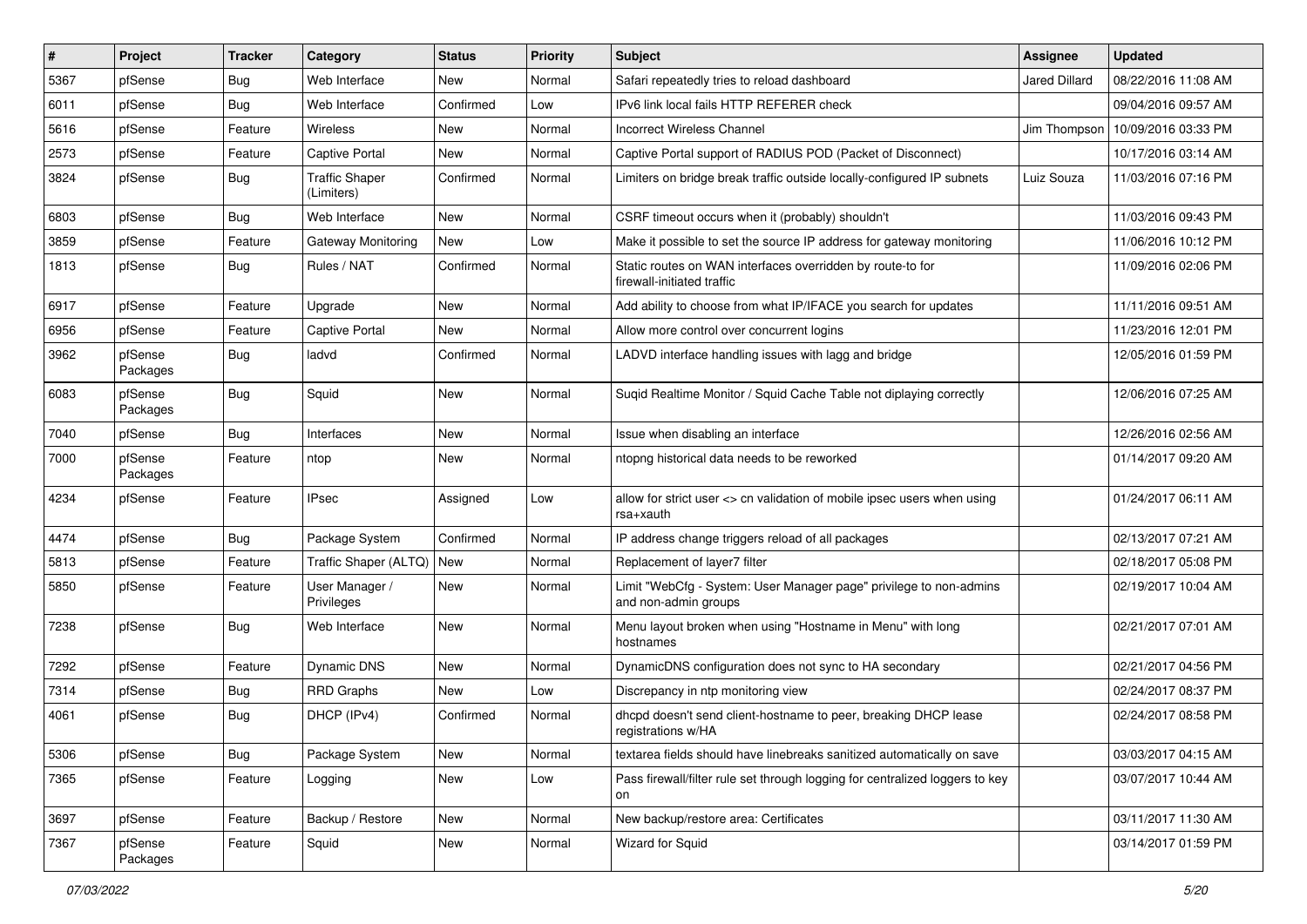| $\vert$ # | Project             | <b>Tracker</b> | Category                     | <b>Status</b> | <b>Priority</b> | <b>Subject</b>                                                                                                                    | Assignee   | <b>Updated</b>      |
|-----------|---------------------|----------------|------------------------------|---------------|-----------------|-----------------------------------------------------------------------------------------------------------------------------------|------------|---------------------|
| 7388      | pfSense<br>Packages | Bug            | Suricata                     | New           | High            | Suricata does not property recognize MTU for PPPOE interfaces                                                                     |            | 03/15/2017 05:17 AM |
| 7403      | pfSense<br>Packages | Bug            | FreeRADIUS                   | New           | Normal          | Captive Portal + freeradius2 + MySQL problems with German Umlaut                                                                  |            | 03/17/2017 09:12 AM |
| 7402      | pfSense             | Bug            | Web Interface                | New           | Normal          | Inconsistent use of htmlentities validation checks                                                                                |            | 03/21/2017 08:58 AM |
| 7453      | pfSense<br>Packages | Bug            | <b>ACME</b>                  | New           | Normal          | DNS-ovh need to save or display consumer key                                                                                      |            | 04/06/2017 10:54 AM |
| 7476      | pfSense             | Bug            | Logging                      | <b>New</b>    | Normal          | Dirty buffer used to build log messages?                                                                                          |            | 04/17/2017 09:51 PM |
| 7521      | pfSense             | Feature        | Package System               | New           | High            | Package Updates via Mirror                                                                                                        |            | 05/04/2017 08:21 PM |
| 2676      | pfSense             | Feature        | Rules / NAT                  | <b>New</b>    | Normal          | Reply-to option in firewall rule                                                                                                  |            | 05/05/2017 03:15 PM |
| 7531      | pfSense             | Feature        | Package System               | New           | Low             | pkg behavior when encountering invalid SSL certificate                                                                            |            | 05/08/2017 06:57 PM |
| 7551      | pfSense             | Bug            | Rules / NAT                  | New           | Normal          | Dynamic IPsec endpoints not added to rule set after WAN down/up                                                                   |            | 05/16/2017 02:26 PM |
| 7589      | pfSense             | Bug            | Diagnostics                  | New           | Normal          | diag edit.php old print info box                                                                                                  |            | 05/20/2017 05:02 PM |
| 7590      | pfSense             | <b>Bug</b>     | Diagnostics                  | New           | Normal          | diag edit do not save when nothing to sae (in directory browse view)                                                              |            | 05/20/2017 05:04 PM |
| 7608      | pfSense<br>Packages | Feature        | FreeRADIUS                   | New           | Very Low        | Captive Portal amount of traffic Account + Free Radius+Mysql                                                                      |            | 05/28/2017 09:08 AM |
| 7648      | pfSense             | Bug            | CARP                         | New           | Very Low        | SPAN ports on an interface renders CARP HA inoperative                                                                            |            | 06/14/2017 09:19 PM |
| 6038      | pfSense             | Feature        | Interfaces                   | New           | Normal          | Add ability to configure which interface is chosen for defining hostname<br>IP in /etc/hosts                                      |            | 07/07/2017 09:56 AM |
| 7718      | pfSense             | Feature        | Dynamic DNS                  | New           | Very Low        | Hostname for Custom DynDNS Updater.                                                                                               |            | 07/24/2017 10:05 AM |
| 1219      | pfSense             | Feature        | Developer Tools              | New           | Low             | Ship DTRACE enabled kernels in the images                                                                                         |            | 07/26/2017 03:14 AM |
| 7730      | pfSense             | <b>Bug</b>     | Interfaces                   | New           | High            | 2.3.4 1 greX: loop detected when hit save on filter rules or interfaces                                                           |            | 07/27/2017 08:16 AM |
| 7734      | pfSense             | Bug            | DHCP (IPv6)                  | New           | Normal          | Using opton ia pd0 does not renew prefix and prefix get dropped                                                                   |            | 07/31/2017 03:46 AM |
| 7747      | pfSense             | Feature        | Console Menu                 | New           | Normal          | Minor UI Tweak: Make hitting enter on the console (esp via SSH) should<br>not log you out, but simply redraw the menu             |            | 08/01/2017 04:03 PM |
| 7773      | pfSense             | Feature        | <b>IPsec</b>                 | New           | Normal          | IPSec using IKEv2 with split DNS not using provided domain names                                                                  |            | 08/15/2017 05:25 PM |
| 2963      | pfSense             | Feature        | <b>Captive Portal</b>        | New           | Normal          | Captive Portal MAC authentication request                                                                                         |            | 08/22/2017 09:09 PM |
| 7691      | pfSense<br>Packages | Feature        | Squid                        | New           | Normal          | Allow for custom icap services for squid                                                                                          |            | 08/24/2017 03:16 AM |
| 7821      | pfSense             | Bug            | DHCP (IPv6)                  | New           | Normal          | GIF does not support broadcast                                                                                                    |            | 08/29/2017 10:50 AM |
| 7085      | pfSense             | Feature        | Rules / NAT                  | New           | Normal          | Edit Firewall Rules Seperator                                                                                                     |            | 09/10/2017 09:15 AM |
| 7852      | pfSense             | Feature        | <b>DNS Resolver</b>          | New           | Normal          | Add views support to Unbound GUI                                                                                                  |            | 09/11/2017 12:26 PM |
| 7863      | pfSense             | <b>Bug</b>     | User Manager /<br>Privileges | New           | Normal          | The "WebCfg - All pages" permission inclueds the "User - System: Shell<br>account access" even though that is not a WebCofg page. |            | 09/16/2017 05:13 AM |
| 4796      | pfSense             | Feature        | Routing                      | New           | Normal          | Support Multiple FIBs in pfSense                                                                                                  | Luiz Souza | 09/22/2017 12:12 AM |
| 7888      | pfSense             | Feature        | Package System               | New           | Normal          | Add a button in package manager GUI to upgrade all packages                                                                       |            | 09/28/2017 05:50 AM |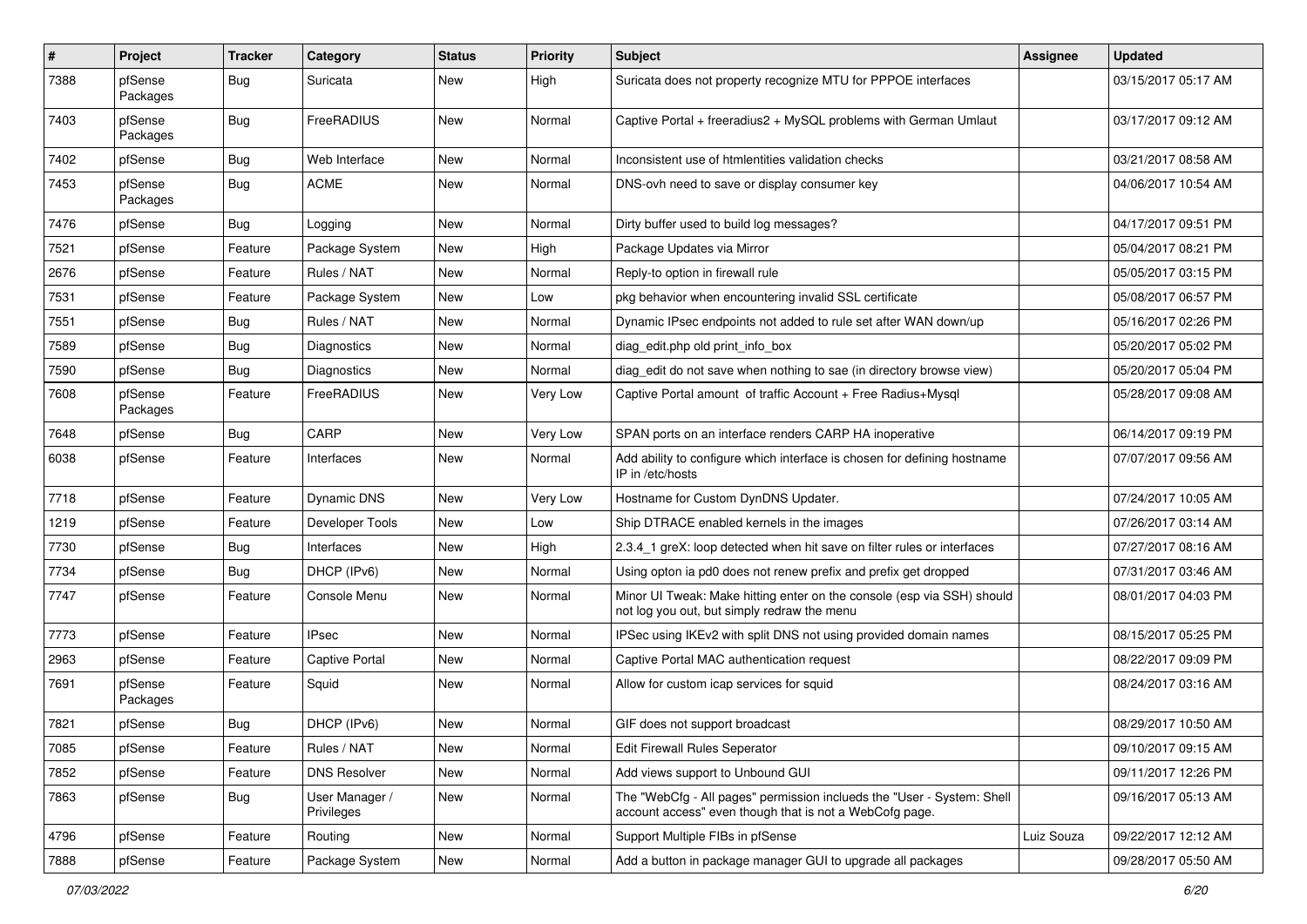| ∦    | Project             | <b>Tracker</b> | Category                            | <b>Status</b> | <b>Priority</b> | Subject                                                                                                   | <b>Assignee</b>      | <b>Updated</b>      |
|------|---------------------|----------------|-------------------------------------|---------------|-----------------|-----------------------------------------------------------------------------------------------------------|----------------------|---------------------|
| 7899 | pfSense             | Bug            | Traffic Shaper (ALTQ)               | <b>New</b>    | Normal          | a floating 'match' rule on LAN does not put traffic from a broswer on a<br>clientpc into a shaper queue   |                      | 09/28/2017 09:16 AM |
| 7922 | pfSense             | Feature        | Rules / NAT                         | <b>New</b>    | Normal          | Add the option to select the ISP IPv6 Delegated Prefix as a destination<br>in firewall rules              |                      | 10/10/2017 06:36 PM |
| 7934 | pfSense             | Feature        | Dashboard                           | New           | <b>Very Low</b> | format support phone# for international use                                                               |                      | 10/12/2017 04:38 PM |
| 7956 | pfSense             | Feature        | Web Interface                       | New           | Normal          | Favicon able to match GUI colour setting?                                                                 |                      | 10/17/2017 06:36 AM |
| 7957 | pfSense             | Feature        | Web Interface                       | New           | Normal          | GUI theme - separate "colour" from "compact/normal" in theme<br>dropdown                                  |                      | 10/17/2017 06:58 AM |
| 7954 | pfSense<br>Packages | Bug            | Squid                               | Confirmed     | Normal          | Package upgrade/reinstall gets stuck on deinstall if the<br>package-provided service is not running       |                      | 10/18/2017 12:04 PM |
| 7971 | pfSense             | Feature        | <b>Captive Portal</b>               | New           | Normal          | Allow import, export and synchronization of MACs under Captive Portal<br>service                          |                      | 10/19/2017 04:56 AM |
| 7411 | pfSense<br>Packages | Todo           | ladvd                               | <b>New</b>    | Low             | LADVD Devices not wide enough                                                                             |                      | 10/22/2017 05:04 AM |
| 7688 | pfSense             | Feature        | Backup / Restore                    | <b>New</b>    | Low             | AutoConfigBackup - Info Icon - username only                                                              |                      | 10/22/2017 10:46 AM |
| 7988 | pfSense             | Feature        | Web Interface                       | New           | Normal          | Compact Theme based on Compact-RED with the default theme colors.                                         |                      | 10/23/2017 05:34 AM |
| 8004 | pfSense             | Bug            | <b>NAT Reflection</b>               | <b>New</b>    | Normal          | Error notice for a deleted NAT that had a RULE or an existing NAT<br>which is claimed to have no NAT port |                      | 10/24/2017 06:39 PM |
| 8050 | pfSense             | Bug            | Interfaces                          | <b>New</b>    | High            | Enabling bridge while interfaces have link freezes console                                                |                      | 11/03/2017 04:38 PM |
| 8066 | pfSense             | Bug            | Routing                             | <b>New</b>    | Normal          | Static routes not applied when they go out a interface using carp                                         |                      | 11/08/2017 02:04 AM |
| 6752 | pfSense<br>Packages | Todo           | <b>Status Traffic Totals</b>        | New           | Low             | Traffic Totals Data Summary Graph                                                                         | <b>Jared Dillard</b> | 11/08/2017 08:58 AM |
| 8072 | pfSense             | Bug            | <b>Traffic Shaper</b><br>(Limiters) | New           | Normal          | Limiter / Queue mask issues?                                                                              | Ivor Kreso           | 11/08/2017 07:56 PM |
| 8073 | pfSense             | Bug            | <b>IPsec</b>                        | New           | Normal          | Traffic inexplicably not going through IPSEC despite (in theory)<br>matching SPs                          |                      | 11/09/2017 02:51 AM |
| 8078 | pfSense             | Feature        | <b>PPP</b> Interfaces               | New           | Normal          | <b>PPPoE Reconnect Wait Time</b>                                                                          |                      | 11/09/2017 05:13 PM |
| 8089 | pfSense             | Bug            | Interfaces                          | <b>New</b>    | High            | VLAN page breaks after config restore to new hardware.                                                    |                      | 11/21/2017 01:38 PM |
| 8121 | pfSense<br>Packages | Feature        | haproxy                             | New           | Normal          | haproxy, allow to generate backends even they don't seem to be used                                       |                      | 11/23/2017 04:04 AM |
| 3185 | pfSense             | Feature        | DHCP (IPv6)                         | <b>New</b>    | Normal          | Accommodate a DHCPv6 failover-like mechanism                                                              |                      | 11/24/2017 10:44 AM |
| 8130 | pfSense             | <b>Bug</b>     | <b>Traffic Graphs</b>               | New           | Normal          | Status - Monitoring - Area chart displays traffic data differently than Line<br>or Bar charts             |                      | 11/26/2017 01:40 PM |
| 8148 | pfSense<br>Packages | Feature        | OpenVPN Client<br>Export            | <b>New</b>    | Very Low        | OpenVPN - Output Windows Client .MSI Installer for GPO deployment                                         |                      | 11/30/2017 01:24 PM |
| 8157 | pfSense             | Bug            | Dashboard                           | <b>New</b>    | <b>Very Low</b> | Traffic Graph clutter from time to time                                                                   |                      | 12/03/2017 06:40 AM |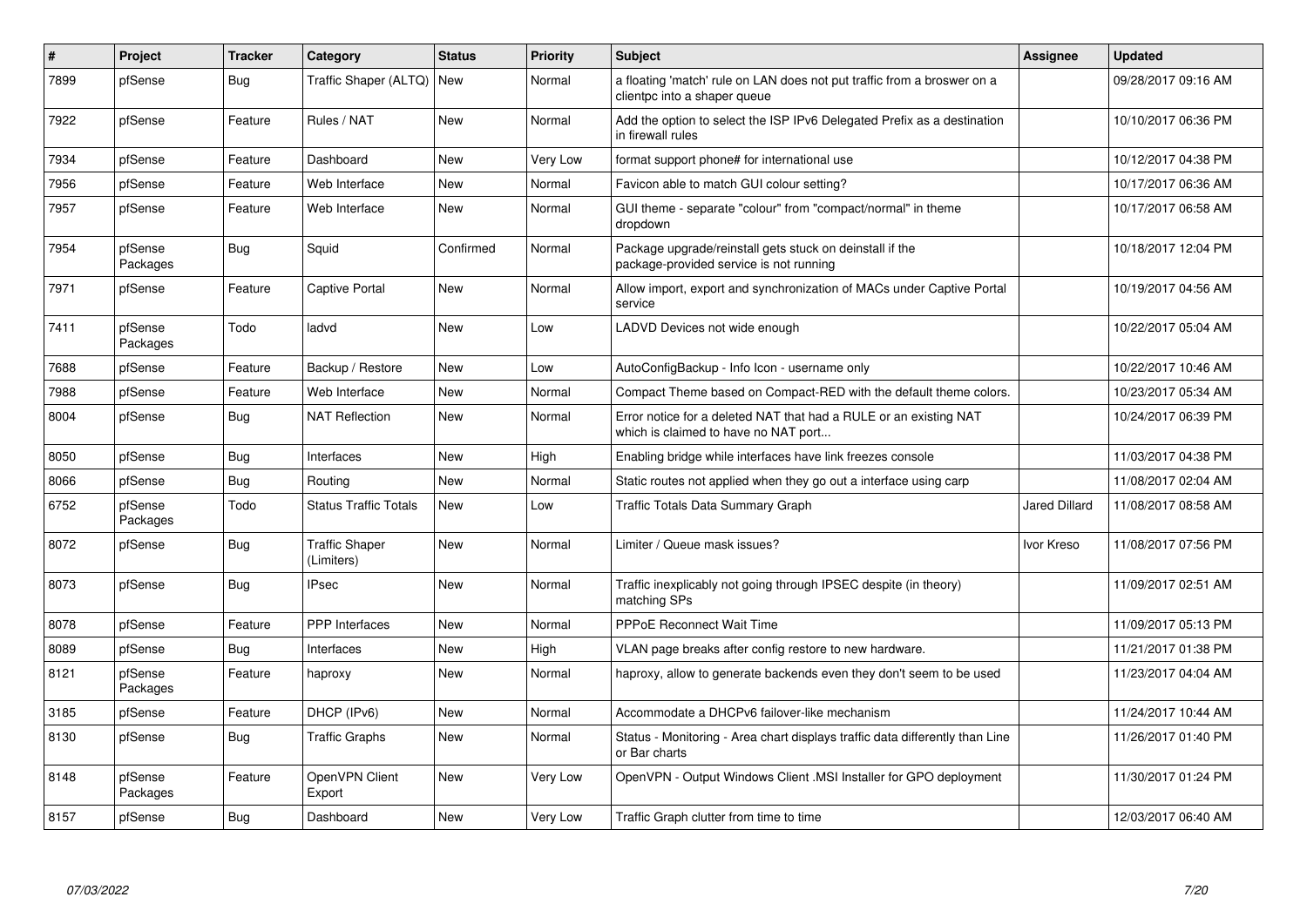| #    | Project             | <b>Tracker</b> | Category                                 | <b>Status</b> | <b>Priority</b> | <b>Subject</b>                                                                                                                                                                | Assignee             | <b>Updated</b>      |
|------|---------------------|----------------|------------------------------------------|---------------|-----------------|-------------------------------------------------------------------------------------------------------------------------------------------------------------------------------|----------------------|---------------------|
| 8158 | pfSense             | Bug            | Interfaces                               | <b>New</b>    | High            | IPv6 Track Interface issue with more than one WAN-Gateway and a<br>number of internal interfaces at least track interface from one interface<br>does not work on regular base |                      | 12/03/2017 09:00 AM |
| 8161 | pfSense<br>Packages | Feature        | FreeRADIUS                               | New           | Very Low        | Add virtual server support to FreeRadius                                                                                                                                      |                      | 12/05/2017 01:57 PM |
| 8176 | pfSense             | Bug            | Package System                           | New           | Normal          | ./schema/packages.dtd -- referenced in *xml, but missing?                                                                                                                     |                      | 12/09/2017 06:52 PM |
| 8178 | pfSense             | Feature        | Package System                           | <b>New</b>    | Normal          | Allow setting attributes for form elements in package XML                                                                                                                     |                      | 12/09/2017 07:48 PM |
| 8199 | pfSense<br>Packages | Feature        | <b>BIND</b>                              | New           | Normal          | Support reordering and/or sort alphabetically across BIND package                                                                                                             |                      | 12/12/2017 02:05 AM |
| 8168 | pfSense             | Feature        | <b>IPsec</b>                             | <b>New</b>    | Normal          | strongswan dhcp option                                                                                                                                                        |                      | 12/19/2017 04:14 AM |
| 8213 | pfSense<br>Packages | Bug            | haproxy                                  | New           | Normal          | acl src file not populated from alias                                                                                                                                         |                      | 12/21/2017 02:02 PM |
| 7281 | pfSense             | Feature        | OpenVPN                                  | <b>New</b>    | Normal          | OpenVPN: Add support for IPv6 dynamic prefix selection                                                                                                                        |                      | 12/21/2017 08:56 PM |
| 8236 | pfSense             | Feature        | <b>DNS Resolver</b>                      | <b>New</b>    | Normal          | Ability to configure "forward-first" and "forward-host" options for more<br>robust domain overrides in DNS Resolver                                                           |                      | 12/26/2017 01:26 AM |
| 4899 | pfSense             | Feature        | DHCP (IPv4)                              | <b>New</b>    | Normal          | Additional BOOTP/DHCP Options should allow a force option                                                                                                                     |                      | 01/02/2018 02:24 PM |
| 8270 | pfSense             | Todo           | Web Interface                            | New           | Very Low        | Fix grammatically erroneous repetition                                                                                                                                        |                      | 01/11/2018 08:19 AM |
| 7462 | pfSense<br>Packages | <b>Bug</b>     | haproxy                                  | New           | Normal          | HAproxy not rebinding properly after WAN DHCP IP change                                                                                                                       |                      | 01/11/2018 09:15 AM |
| 8262 | pfSense             | Feature        | IPv6 Router<br>Advertisements<br>(RADVD) | New           | Normal          | Make each prefix flags configurable separately.                                                                                                                               |                      | 01/16/2018 12:35 PM |
| 8180 | pfSense<br>Packages | Bug            | syslog-ng                                | <b>New</b>    | Normal          | syslog-ng default log file                                                                                                                                                    |                      | 01/16/2018 12:53 PM |
| 8285 | pfSense             | Bug            | Web Interface                            | New           | Normal          | Actions on stale data may result in catastrophic results                                                                                                                      |                      | 01/16/2018 08:08 PM |
| 8229 | pfSense<br>Packages | Bug            | syslog-ng                                | New           | Normal          | syslog-ng stops parsing logs after logrotate run                                                                                                                              |                      | 01/26/2018 12:00 PM |
| 7216 | pfSense             | Feature        | Web Interface                            | <b>New</b>    | Normal          | Allow user to choose date display format                                                                                                                                      | <b>Phillip Davis</b> | 02/02/2018 04:20 PM |
| 8295 | pfSense<br>Packages | <b>Bug</b>     | syslog-ng                                | <b>New</b>    | Normal          | syslog-ng logrotates tls files                                                                                                                                                |                      | 02/14/2018 06:12 AM |
| 8224 | pfSense<br>Packages | Feature        | FreeRADIUS                               | <b>New</b>    | Normal          | Add "OU" field to FreeRADIUS page                                                                                                                                             |                      | 02/21/2018 12:53 AM |
| 8346 | pfSense             | Feature        | <b>IPsec</b>                             | <b>New</b>    | Normal          | Let pFSense act as an IPSec XAuth VPN Client                                                                                                                                  |                      | 02/23/2018 07:39 AM |
| 8349 | pfSense             | Feature        | <b>Traffic Graphs</b>                    | New           | Normal          | Show the actual numerical information (upload/download speeds) in the<br>traffic graph dashboard widget                                                                       | <b>Jared Dillard</b> | 02/28/2018 09:42 AM |
| 7495 | pfSense             | Feature        | <b>DNS Resolver</b>                      | New           | Low             | Ability to set TTL for local for Unbound host overrides and dhcp leases                                                                                                       |                      | 03/06/2018 09:46 AM |
| 3882 | pfSense             | Feature        | Web Interface                            | New           | Normal          | Add OUI database to the base system, remove dependency on nmap                                                                                                                |                      | 03/08/2018 06:44 PM |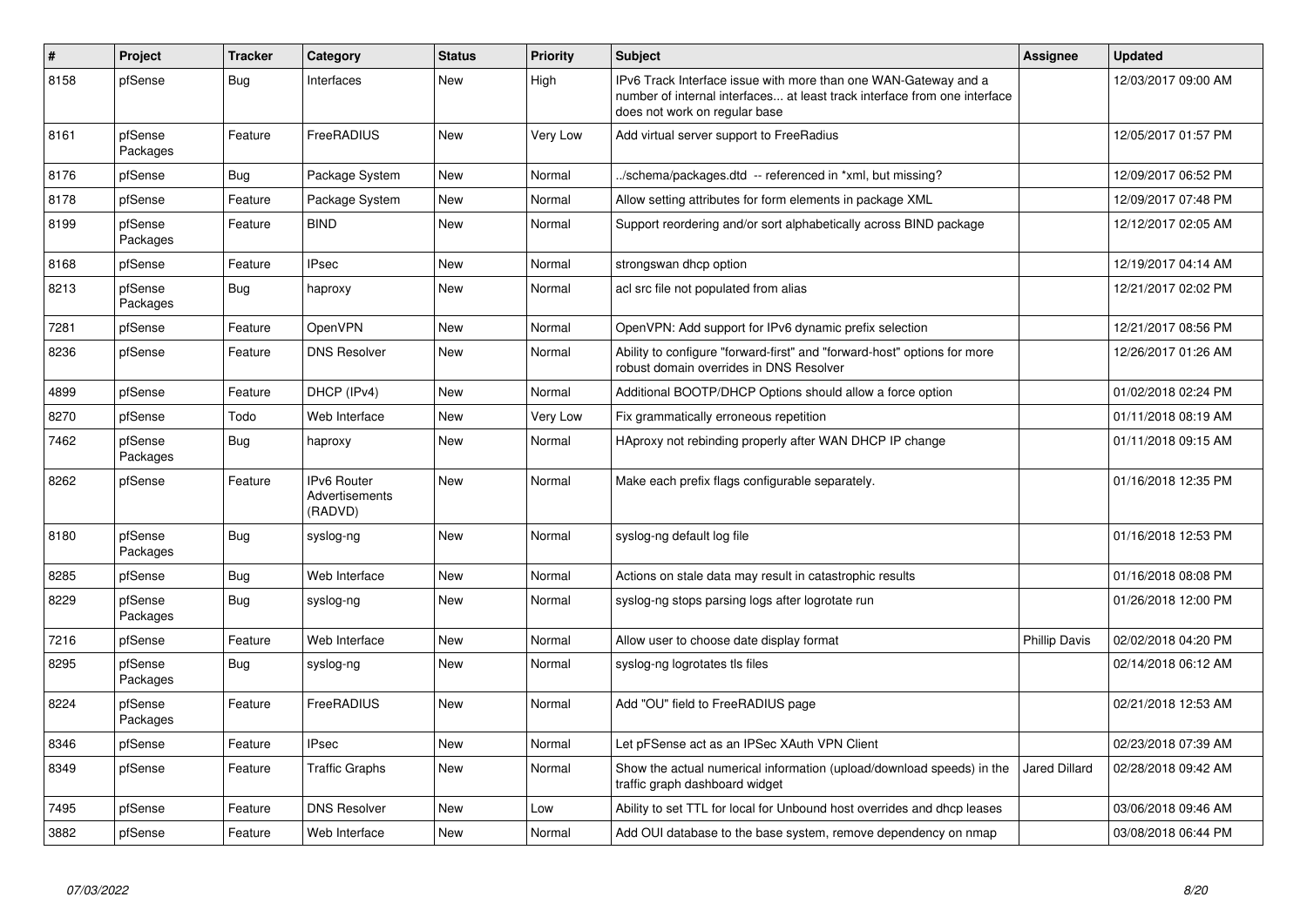| $\vert$ # | Project             | <b>Tracker</b> | Category                 | <b>Status</b> | <b>Priority</b> | <b>Subject</b>                                                                                                                          | <b>Assignee</b>    | <b>Updated</b>      |
|-----------|---------------------|----------------|--------------------------|---------------|-----------------|-----------------------------------------------------------------------------------------------------------------------------------------|--------------------|---------------------|
| 8401      | pfSense             | Bug            | Installer                | New           | Normal          | Issues related to keys representing alphabetic characters specific to<br>Scandinavian languages and to some other keys.                 |                    | 03/30/2018 11:06 AM |
| 8406      | pfSense             | Bug            | Dynamic DNS              | New           | Normal          | DDNS IPV6 Cloudflare Client does not detect PPOE address                                                                                |                    | 03/31/2018 11:56 AM |
| 8122      | pfSense             | Bug            | OpenVPN                  | New           | Normal          | openypn client is unable to use OTP (temporary) passwords                                                                               |                    | 04/16/2018 09:28 AM |
| 8474      | pfSense             | Feature        | <b>High Availability</b> | New           | Low             | Easier Conversion to HA Pair from Existing Non-HA Firewall                                                                              |                    | 04/19/2018 11:52 PM |
| 701       | pfSense             | Feature        | Rules / NAT              | New           | Normal          | Interface groups with NAT                                                                                                               |                    | 05/11/2018 10:12 PM |
| 8532      | pfSense             | Feature        | OpenVPN                  | New           | Low             | Ability to add metric to pushed routes                                                                                                  |                    | 05/22/2018 07:45 AM |
| 8438      | pfSense<br>Packages | Bug            | haproxy                  | New           | High            | haproxy: can't use ACL for cert with http-response actions                                                                              |                    | 05/24/2018 01:12 PM |
| 6873      | pfSense             | Bug            | DHCP (IPv6)              | New           | Low             | radvd - Too many addresses in RDNSS section when previously using<br>DHCP <sub>v6</sub>                                                 | Dominic<br>McKeown | 06/06/2018 10:45 AM |
| 8560      | pfSense<br>Packages | Bug            | <b>ACME</b>              | <b>New</b>    | Normal          | ACME: can't update DNS records in DNSMadeEasy registar for several<br>domains with different API keys/ids                               |                    | 06/08/2018 01:28 PM |
| 8566      | pfSense             | Bug            | CARP                     | New           | Normal          | Wrong IPv6 source in NS request in case using of IPv6 alias                                                                             |                    | 06/12/2018 01:26 PM |
| 8567      | pfSense             | Bug            | CARP                     | New           | Normal          | Using IPv6 VIP alias for services may affect CARP IPv6 VIP work                                                                         |                    | 06/12/2018 01:26 PM |
| 6988      | pfSense<br>Packages | <b>Bug</b>     | Snort                    | New           | High            | SNORT Package PHP memory error                                                                                                          |                    | 06/28/2018 10:00 PM |
| 1940      | pfSense             | Todo           | Logging                  | New           | Normal          | Integrate rSyslogd                                                                                                                      |                    | 07/06/2018 02:11 PM |
| 8599      | pfSense             | Feature        | Rules / NAT              | New           | Very Low        | IPv6 flow labels                                                                                                                        |                    | 07/16/2018 07:36 AM |
| 8641      | pfSense             | Feature        | Web Interface            | New           | Normal          | Need way to disable HSTS and/or replace webConfigurator certificate<br>from CLI                                                         |                    | 07/16/2018 10:21 AM |
| 8385      | pfSense             | Feature        | Rules / NAT              | New           | Normal          | Utilize IP addresses from successfully authenticated OpenVPN<br>endpoints to Update Firewall Rules                                      |                    | 07/19/2018 03:07 PM |
| 8419      | pfSense             | Bug            | Web Interface            | New           | Normal          | webgui, when menubar is fixed to the top of the screen, the last items of<br>long menus cannot be seen/used.                            |                    | 07/19/2018 03:10 PM |
| 1924      | pfSense             | Feature        | <b>Captive Portal</b>    | New           | Normal          | Ability of CP's allowed IP addresses to use aliases                                                                                     |                    | 07/26/2018 04:28 AM |
| 8705      | pfSense<br>Packages | Bug            | syslog-ng                | <b>New</b>    | Normal          | Syslog-NG error in latest snapshot                                                                                                      |                    | 07/27/2018 10:17 AM |
| 8711      | pfSense             | <b>Bug</b>     | <b>IGMP Proxy</b>        | New           | Normal          | igmpproxy with PPPoE Interfaces                                                                                                         |                    | 07/28/2018 09:21 AM |
| 8752      | pfSense<br>Packages | Bug            | squidguard               | New           | Normal          | For SquidGuard in "Common ACL" menu "Target Rules List" "access"<br>option always stays with default value '---' for my Target category |                    | 08/06/2018 05:53 AM |
| 7553      | pfSense             | Bug            | <b>Captive Portal</b>    | Confirmed     | Very Low        | Captive portal on a parent interface blocks traffic on VLAN interfaces too                                                              |                    | 08/19/2018 03:15 PM |
| 8836      | pfSense<br>Packages | Feature        | FreeRADIUS               | New           | Normal          | Define Idap group vlan assignment in users file                                                                                         |                    | 08/26/2018 07:53 AM |
| 8879      | pfSense             | Feature        | DHCP (IPv4)              | New           | Very Low        | DHCP options ADD force options                                                                                                          |                    | 09/07/2018 09:14 AM |
| 8902      | pfSense<br>Packages | Bug            | haproxy                  | New           | Normal          | HAproxy package not use custom DNS for lookup on apply new config                                                                       |                    | 09/16/2018 08:16 AM |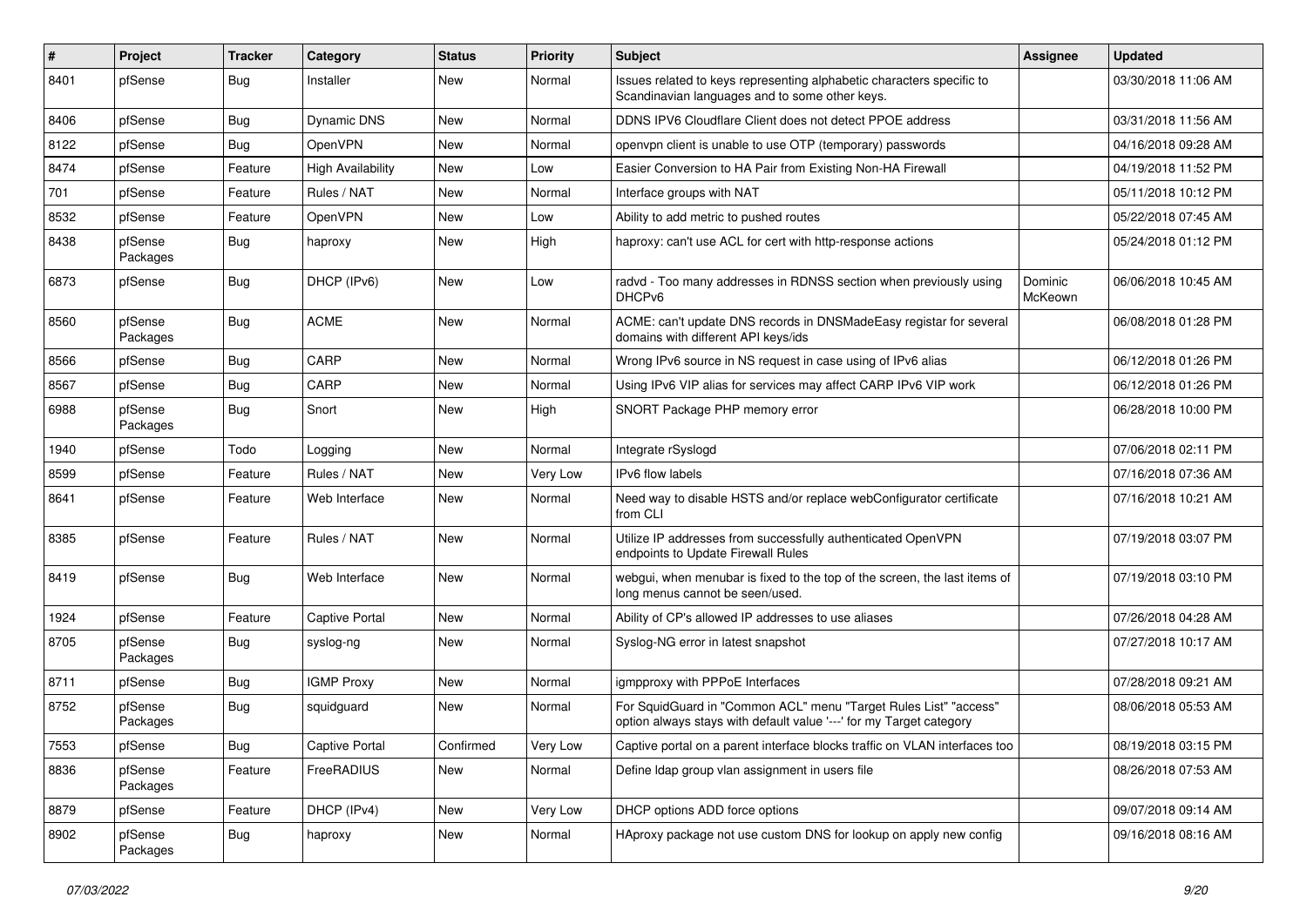| #    | Project             | <b>Tracker</b> | Category                            | <b>Status</b> | Priority | <b>Subject</b>                                                                                        | <b>Assignee</b> | <b>Updated</b>      |
|------|---------------------|----------------|-------------------------------------|---------------|----------|-------------------------------------------------------------------------------------------------------|-----------------|---------------------|
| 9025 | pfSense<br>Packages | <b>Bug</b>     | squidguard                          | New           | Normal   | SquidGard + Target categories                                                                         |                 | 10/08/2018 01:00 AM |
| 1136 | pfSense             | Feature        | Rules / NAT                         | <b>New</b>    | Normal   | Add logic to automatically avoid route-to for static route networks                                   |                 | 10/09/2018 05:11 AM |
| 8769 | pfSense<br>Packages | Feature        | FreeRADIUS                          | New           | Normal   | Allow FreeRADIUS users to change their own Passwords and Pins                                         |                 | 10/11/2018 11:34 AM |
| 9037 | pfSense             | Bug            | <b>DNS Resolver</b>                 | <b>New</b>    | Normal   | Unbound not logging to syslog after reboot                                                            |                 | 10/12/2018 05:09 AM |
| 8869 | pfSense<br>Packages | Feature        | haproxy                             | New           | Normal   | HAproxy should use RFC 7919 DH parameter files                                                        |                 | 10/17/2018 10:46 AM |
| 9063 | pfSense             | Feature        | <b>Dynamic DNS</b>                  | New           | Normal   | Allow dynamic DNS client entry to specify which Check IP service to use                               |                 | 10/24/2018 11:53 AM |
| 9077 | pfSense<br>Packages | Feature        | haproxy                             | New           | Normal   | haproxy UI: Add seperator lines                                                                       |                 | 10/29/2018 06:06 AM |
| 9094 | pfSense             | <b>Bug</b>     | Hardware / Drivers                  | Assigned      | Normal   | MBT console settings are not forced to video console                                                  |                 | 11/07/2018 10:23 AM |
| 9143 | pfSense<br>Packages | <b>Bug</b>     | ntop                                | New           | Normal   | ntopng not displaying values in historical correctly                                                  |                 | 11/22/2018 07:24 AM |
| 9149 | pfSense             | <b>Bug</b>     | Package System                      | <b>New</b>    | Low      | Continued issues with /tmp and /var in RAM on 2.4                                                     |                 | 11/24/2018 11:56 AM |
| 9141 | pfSense<br>Packages | Feature        | <b>FRR</b>                          | <b>New</b>    | Very Low | FRR xmlrpc                                                                                            | Jim Pingle      | 11/26/2018 07:49 AM |
| 8963 | pfSense             | <b>Bug</b>     | <b>Traffic Shaper</b><br>(Limiters) | <b>New</b>    | Normal   | 2.4.4 Limiters don't work after CARP fail-over                                                        |                 | 12/10/2018 06:40 AM |
| 9079 | pfSense<br>Packages | <b>Bug</b>     | ntop                                | <b>New</b>    | Normal   | High CPU usage of ntopng even during IDLE and no network traffic                                      |                 | 12/16/2018 02:40 PM |
| 9241 | pfSense             | <b>Bug</b>     | Interfaces                          | <b>New</b>    | Normal   | Ethernet link cycles up/down if "auto-negotiate" is explicitly selected in<br>interface configuration |                 | 12/31/2018 08:36 PM |
| 9247 | pfSense<br>Packages | <b>Bug</b>     | haproxy                             | <b>New</b>    | Low      | HAProxy multiple server selection on stats pages doesn't work                                         |                 | 01/02/2019 04:44 PM |
| 9261 | pfSense<br>Packages | <b>Bug</b>     | haproxy                             | New           | Normal   | haproxy GUI failure                                                                                   |                 | 01/08/2019 12:41 PM |
| 7244 | pfSense             | Feature        | Developer Tools                     | New           | Normal   | Publish pfsense as a Vagrant Basebox                                                                  |                 | 01/29/2019 04:09 AM |
| 8232 | pfSense<br>Packages | Feature        | haproxy                             | New           | Normal   | different ssl options based on the sni name                                                           |                 | 01/30/2019 10:36 AM |
| 9299 | pfSense<br>Packages | Feature        | <b>ACME</b>                         | <b>New</b>    | Normal   | ACME package: Automate add/remove firewall rule for port forwarding                                   |                 | 01/30/2019 10:09 PM |
| 9335 | pfSense<br>Packages | <b>Bug</b>     | haproxy                             | Feedback      | Normal   | Stored XSS in HAProxy / haproxy_listeners_edit.php                                                    | Jim Pingle      | 02/18/2019 09:35 AM |
| 9337 | pfSense<br>Packages | <b>Bug</b>     | Telegraf                            | New           | Normal   | Telegraf ping input fails                                                                             |                 | 02/18/2019 10:40 AM |
| 9336 | pfSense             | Feature        | Notifications                       | New           | Very Low | Make Dynamic DNS update notification e-mail optional                                                  |                 | 02/18/2019 11:49 AM |
| 9138 | pfSense<br>Packages | Bug            | Telegraf                            | New           | Normal   | telegraf: add section for custom config lines                                                         |                 | 02/18/2019 03:36 PM |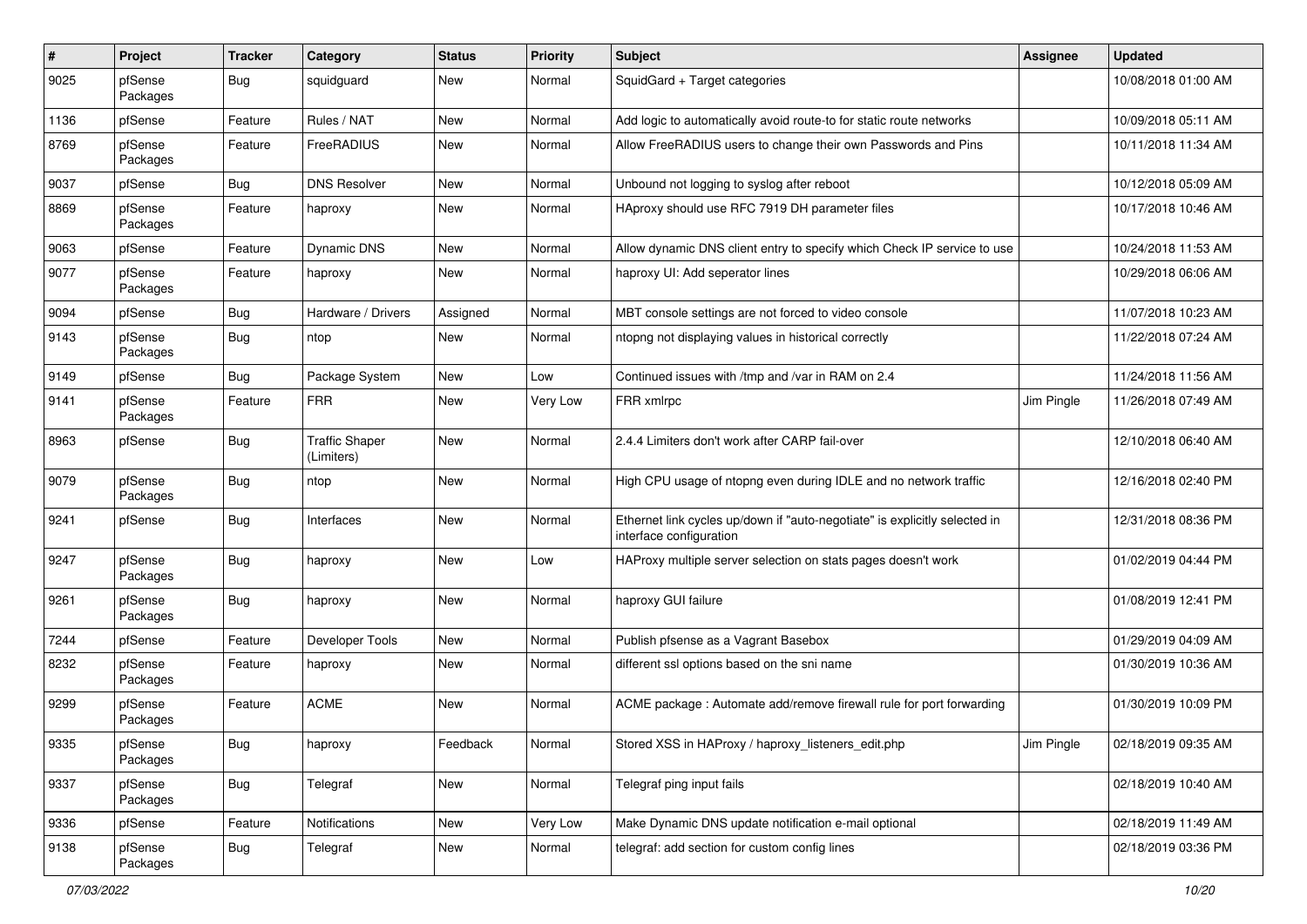| $\pmb{\#}$ | Project             | <b>Tracker</b> | Category                     | <b>Status</b> | <b>Priority</b> | <b>Subject</b>                                                                                          | <b>Assignee</b> | <b>Updated</b>      |
|------------|---------------------|----------------|------------------------------|---------------|-----------------|---------------------------------------------------------------------------------------------------------|-----------------|---------------------|
| 9046       | pfSense<br>Packages | Feature        | Telegraf                     | <b>New</b>    | High            | telegraf feature request                                                                                |                 | 02/18/2019 03:38 PM |
| 8589       | pfSense<br>Packages | <b>Bug</b>     | FreeRADIUS                   | <b>New</b>    | Normal          | FreeRadius 0.15.5 2 ignoring tunnelled-reply=no                                                         |                 | 02/18/2019 03:40 PM |
| 8513       | pfSense<br>Packages | <b>Bug</b>     | FreeRADIUS                   | <b>New</b>    | High            | Freeradius 3.x Idap problem                                                                             |                 | 02/18/2019 05:22 PM |
| 8230       | pfSense<br>Packages | Feature        | Telegraf                     | <b>New</b>    | Normal          | telegraf automatic input plugins configuration for enabled pfsense<br>package                           |                 | 02/18/2019 05:23 PM |
| 8197       | pfSense<br>Packages | <b>Bug</b>     | <b>BIND</b>                  | <b>New</b>    | Normal          | BIND UI fails to properly update zone with inline DNSSEC signing<br>enabled                             |                 | 02/18/2019 05:23 PM |
| 7535       | pfSense<br>Packages | Feature        | Snort                        | <b>New</b>    | Normal          | Snort messages filling System / General. Should have its own log.                                       |                 | 02/18/2019 05:29 PM |
| 6861       | pfSense<br>Packages | Bug            | haproxy                      | <b>New</b>    | Normal          | Ha-Proxy duplicated backend used in place of original backend                                           |                 | 02/18/2019 05:30 PM |
| 6784       | pfSense<br>Packages | <b>Bug</b>     | haproxy                      | <b>New</b>    | Normal          | HAProxy version .48 will not use URL Table Alias for front end listener                                 |                 | 02/18/2019 05:32 PM |
| 5646       | pfSense<br>Packages | Feature        | Squid                        | <b>New</b>    | Normal          | Squid3 package Authentication Method: Kerberos/AD                                                       |                 | 02/18/2019 05:34 PM |
| 9338       | pfSense             | Bug            | <b>IGMP Proxy</b>            | <b>New</b>    | Normal          | igmpproxy ignoring downstream vlan interface                                                            |                 | 02/22/2019 03:48 AM |
| 9348       | pfSense<br>Packages | <b>Bug</b>     | <b>ACME</b>                  | <b>New</b>    | Normal          | Results of Acme certificate issuance/renewal are not properly formatted                                 |                 | 02/22/2019 12:08 PM |
| 9289       | pfSense<br>Packages | Feature        | Snort                        | <b>New</b>    | Normal          | Snort enable react                                                                                      |                 | 03/16/2019 09:04 PM |
| 3652       | pfSense             | Feature        | OpenVPN                      | <b>New</b>    | Normal          | OpenVPN - Dynamic IPv6 Tunnel Network                                                                   |                 | 03/20/2019 09:50 AM |
| 9436       | pfSense             | Feature        | <b>DNS Resolver</b>          | <b>New</b>    | Normal          | Unbound: enable dnstap support                                                                          |                 | 03/27/2019 07:54 PM |
| 9464       | pfSense             | Feature        | Interfaces                   | <b>New</b>    | Normal          | Marvell 6000 -- netgate hardware (e.g.: XG-7100, XG-3100) internal<br>switch LACP support               |                 | 04/08/2019 07:58 AM |
| 9485       | pfSense             | <b>Bug</b>     | User Manager /<br>Privileges | <b>New</b>    | Normal          | password match error on system_usermanager causes Group<br>membership to be reset.                      |                 | 04/26/2019 08:52 AM |
| 9504       | pfSense             | Bug            | Dynamic DNS                  | <b>New</b>    | Normal          | Multiple Dynamic DNS update notifications for the same interface, not<br>differentiated by the hostname |                 | 05/07/2019 07:46 AM |
| 9568       | pfSense<br>Packages | <b>Bug</b>     | Squid                        | <b>New</b>    | Normal          | UFSSwapDir::openLog: Failed to open swap log.                                                           |                 | 05/29/2019 09:18 PM |
| 9574       | pfSense             | Feature        | Package System               | <b>New</b>    | Normal          | Show changelog at package upgrade                                                                       |                 | 06/02/2019 04:35 AM |
| 9599       | pfSense<br>Packages | Feature        | haproxy                      | <b>New</b>    | Normal          | Support for "peers" in HAproxy                                                                          |                 | 06/25/2019 01:47 AM |
| 8982       | pfSense<br>Packages | Feature        | haproxy                      | <b>New</b>    | Normal          | HAproxy ACL support for map in configuration UI                                                         |                 | 06/25/2019 01:49 AM |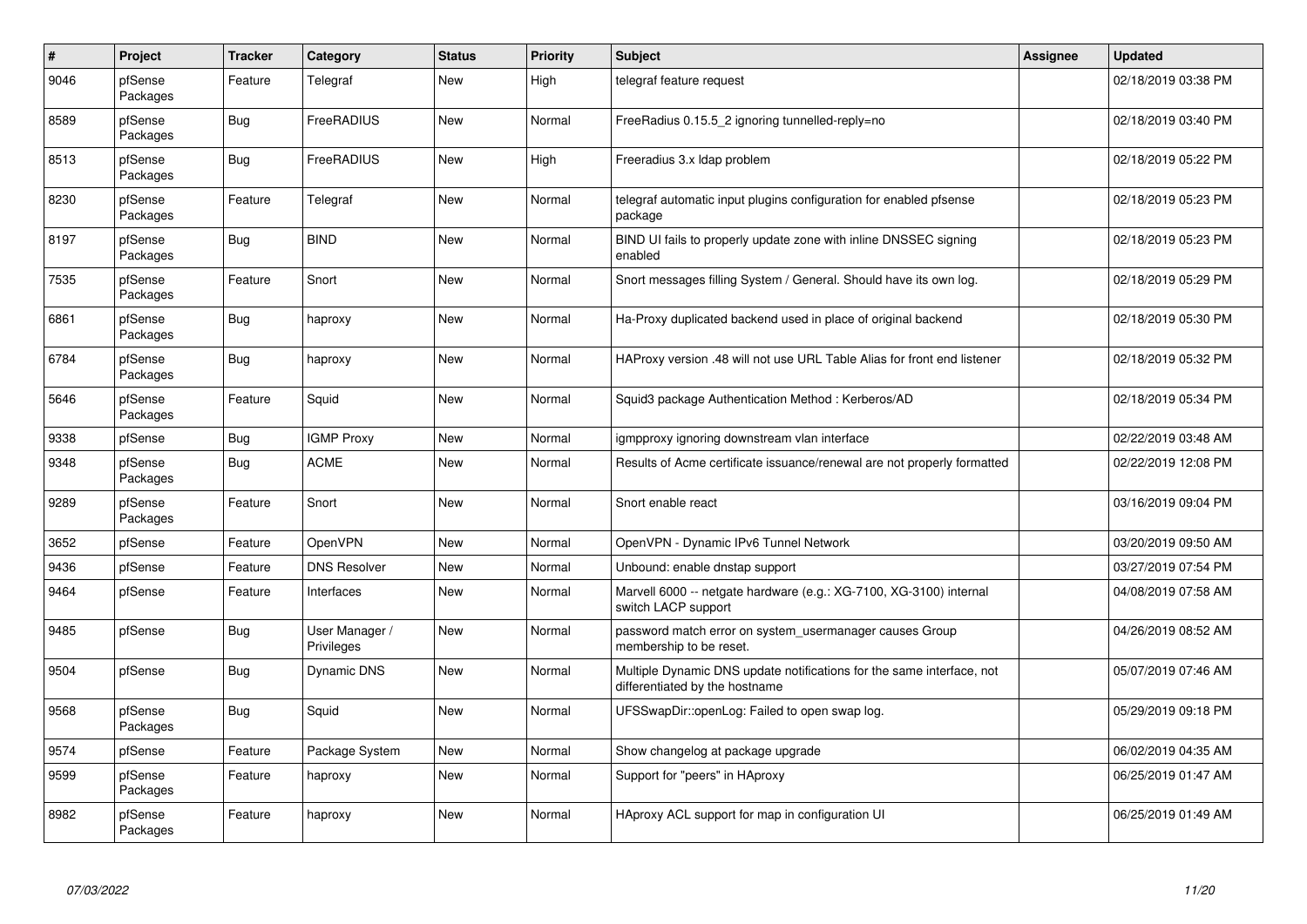| #    | Project             | <b>Tracker</b> | Category                                 | <b>Status</b> | Priority | <b>Subject</b>                                                                                                                  | <b>Assignee</b> | <b>Updated</b>      |
|------|---------------------|----------------|------------------------------------------|---------------|----------|---------------------------------------------------------------------------------------------------------------------------------|-----------------|---------------------|
| 9621 | pfSense             | Feature        | User Manager /<br>Privileges             | New           | Normal   | More convenient deletion of single user privileges                                                                              |                 | 07/09/2019 03:09 AM |
| 9648 | pfSense<br>Packages | Feature        | haproxy                                  | <b>New</b>    | Very Low | Multiple node Sync HAProxy configuration to backup CARP members<br>via XMLRPC.                                                  |                 | 07/25/2019 10:04 AM |
| 9650 | pfSense             | <b>Bug</b>     | Gateways                                 | <b>New</b>    | Normal   | IPv6 connection drops (ir-)regular on Kabelvodafone (German cable<br>ISP)                                                       |                 | 07/27/2019 07:14 AM |
| 9664 | pfSense             | <b>Bug</b>     | <b>Dynamic DNS</b>                       | <b>New</b>    | Normal   | DynDNS and Dual-wan problem with CloudFlare (works with No-Ip)                                                                  |                 | 08/03/2019 10:00 AM |
| 7449 | pfSense<br>Packages | Feature        | OpenVPN Client<br>Export                 | New           | Normal   | feature request for openvpn-client-export package, add the support for<br>openvpn up and down script, for mapping network drive |                 | 08/06/2019 05:06 PM |
| 9085 | pfSense<br>Packages | Feature        | OpenVPN Client<br>Export                 | New           | Low      | OpenVPN connect/disconnect scripts                                                                                              |                 | 08/13/2019 09:15 AM |
| 9677 | pfSense             | <b>Bug</b>     | Dashboard                                | New           | Normal   | Dashboard hangs when widget needs data from a remote host which is<br>down                                                      |                 | 08/13/2019 09:15 AM |
| 7857 | pfSense             | <b>Bug</b>     | Dashboard                                | <b>New</b>    | Very Low | Interfaces Widget U/I fails to wrap IPV6 addresses when the string is too<br>wide for the widget                                |                 | 08/13/2019 09:15 AM |
| 9229 | pfSense<br>Packages | <b>Bug</b>     | Tinc                                     | <b>New</b>    | Normal   | Tinc package: no way of specifying multiple critical configuration<br>parameters from web interface                             |                 | 08/13/2019 09:25 AM |
| 8909 | pfSense<br>Packages | <b>Bug</b>     | Tinc                                     | <b>New</b>    | Normal   | tinc package makes /rc.newwanip looping forever                                                                                 |                 | 08/13/2019 09:25 AM |
| 8146 | pfSense<br>Packages | Feature        | <b>BIND</b>                              | <b>New</b>    | Normal   | Zone Domain Records more powerfull for BIND Zones                                                                               |                 | 08/13/2019 09:39 AM |
| 8099 | pfSense<br>Packages | Feature        | Telegraf                                 | New           | Normal   | Add more configuration flexibility to Telegraf                                                                                  |                 | 08/13/2019 09:39 AM |
| 7799 | pfSense             | Feature        | Rules / NAT                              | <b>New</b>    | Normal   | Make an ajax call to toggle logging by clicking on the logging icon next<br>to a rule                                           |                 | 08/13/2019 09:40 AM |
| 7737 | pfSense             | <b>Bug</b>     | IPv6 Router<br>Advertisements<br>(RADVD) | <b>New</b>    | Normal   | radvd error message                                                                                                             |                 | 08/13/2019 09:41 AM |
| 7602 | pfSense             | Feature        | <b>Operating System</b>                  | <b>New</b>    | Normal   | Auto-Create bootable USB for recovery                                                                                           |                 | 08/13/2019 09:50 AM |
| 4928 | pfSense<br>Packages | Feature        | squidguard                               | <b>New</b>    | Normal   | Surftool - New Package to turn squidguard groups(/acls) on or off                                                               |                 | 08/13/2019 09:57 AM |
| 6789 | pfSense<br>Packages | Feature        | Squid                                    | <b>New</b>    | Normal   | disgest_ldap_auth                                                                                                               |                 | 08/13/2019 09:57 AM |
| 8517 | pfSense<br>Packages | Feature        | New Package<br>Request                   | New           | Normal   | OpenConnect client                                                                                                              |                 | 08/13/2019 10:01 AM |
| 3424 | pfSense<br>Packages | Feature        | New Package<br>Request                   | New           | Normal   | SCEP server                                                                                                                     |                 | 08/13/2019 10:02 AM |
| 8251 | pfSense<br>Packages | <b>Bug</b>     | FreeRADIUS                               | Feedback      | Normal   | Captiveportal + FreeRadius "Last activity" resets to Session start                                                              |                 | 08/13/2019 11:10 AM |
| 3889 | pfSense             | <b>Bug</b>     | <b>XML Parser</b>                        | Confirmed     | Low      | Non relevant changes in config.xml                                                                                              |                 | 08/13/2019 12:23 PM |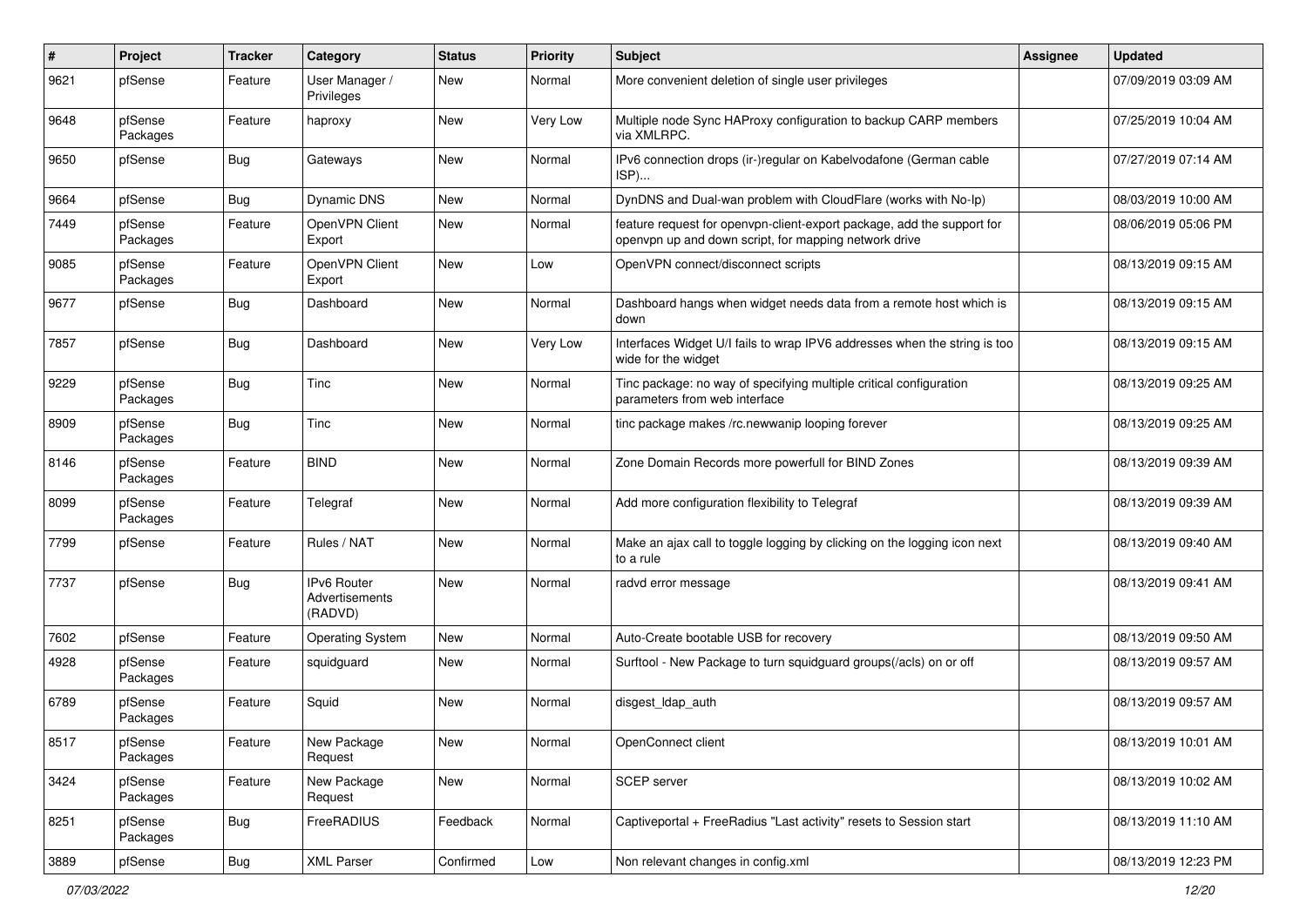| #    | Project             | <b>Tracker</b> | Category                                 | <b>Status</b> | Priority | <b>Subject</b>                                                                                   | <b>Assignee</b> | <b>Updated</b>      |
|------|---------------------|----------------|------------------------------------------|---------------|----------|--------------------------------------------------------------------------------------------------|-----------------|---------------------|
| 385  | pfSense             | Feature        | <b>Captive Portal</b>                    | New           | Normal   | Reverse captive portal                                                                           |                 | 08/13/2019 12:23 PM |
| 2771 | pfSense             | Feature        | Rules / NAT                              | <b>New</b>    | Normal   | Add packet tracing simulator                                                                     |                 | 08/13/2019 12:24 PM |
| 2024 | pfSense             | Feature        | Package System                           | New           | Normal   | RRD Graphs for packages                                                                          |                 | 08/13/2019 12:24 PM |
| 1890 | pfSense             | Bug            | Translations                             | New           | Normal   | No gettext support in console scripts                                                            |                 | 08/13/2019 12:24 PM |
| 6029 | pfSense             | <b>Bug</b>     | <b>XML Parser</b>                        | New           | Normal   | Unhelpful error messages in xmlparse*.inc and generally                                          |                 | 08/13/2019 12:52 PM |
| 5902 | pfSense             | Todo           | Configuration<br>Backend                 | New           | Normal   | Use a common place for default values                                                            |                 | 08/13/2019 12:53 PM |
| 4707 | pfSense             | Feature        | Rules / NAT                              | New           | Normal   | Can't override block port 0 rules in filter.inc                                                  |                 | 08/13/2019 12:53 PM |
| 5080 | pfSense             | Feature        | DHCP (IPv4)                              | <b>New</b>    | Normal   | Settings tab under Services>DHCP Server                                                          |                 | 08/13/2019 12:53 PM |
| 4472 | pfSense             | Feature        | Build / Release                          | New           | Normal   | Cryptographically sign every (sub-)release                                                       |                 | 08/13/2019 12:53 PM |
| 6539 | pfSense             | Feature        | Rules / NAT                              | New           | Normal   | ICMPv6 filtering requires multiple rules - no range support                                      |                 | 08/13/2019 01:23 PM |
| 6501 | pfSense             | Todo           | Web Interface                            | New           | Normal   | Tightening up subnet expansion                                                                   |                 | 08/13/2019 01:23 PM |
| 6470 | pfSense<br>Packages | Feature        | New Package<br>Request                   | New           | Normal   | CloudFlare Integration Module                                                                    |                 | 08/13/2019 01:23 PM |
| 6469 | pfSense             | Feature        | Console Menu                             | <b>New</b>    | Normal   | Improve help + self documentation in console PHP shell                                           |                 | 08/13/2019 01:23 PM |
| 6430 | pfSense             | Bug            | <b>DNS Resolver</b>                      | Confirmed     | Low      | pfsense should sanity-check hostnames when copying from<br>dhcpd.leases to /etc/hosts            |                 | 08/13/2019 01:23 PM |
| 6412 | pfSense             | Feature        | <b>Operating System</b>                  | New           | Normal   | Add includedir directive for /var/etc/xinet.d to xinetd configuration                            |                 | 08/13/2019 01:23 PM |
| 6398 | pfSense             | Bug            | Configuration<br>Backend                 | New           | Normal   | If config cannot be loaded due to corruption or bug, it isn't handled<br>gracefully (just stops) |                 | 08/13/2019 01:23 PM |
| 5652 | pfSense             | <b>Bug</b>     | Authentication                           | New           | Normal   | Radius IETF Class Group Assignment - Incorrect Standard                                          |                 | 08/13/2019 01:39 PM |
| 6615 | pfSense             | Feature        | DHCP (IPv4)                              | New           | Normal   | new DHCP server option                                                                           |                 | 08/13/2019 01:39 PM |
| 6604 | pfSense             | Feature        | <b>NTPD</b>                              | <b>New</b>    | Normal   | Allow NTP server list to be overridden by DHCP/PPP                                               |                 | 08/13/2019 01:39 PM |
| 6555 | pfSense<br>Packages | Feature        | New Package<br>Request                   | New           | Normal   | Support IEEE 1588                                                                                |                 | 08/13/2019 01:40 PM |
| 6554 | pfSense             | Feature        | <b>NTPD</b>                              | New           | Normal   | Reintroduce NTP mode7 for IEEE 1588 PTPd interop                                                 |                 | 08/13/2019 01:40 PM |
| 6332 | pfSense             | Todo           | Web Interface                            | New           | Normal   | Upgrade encryption options to cover current range of recommendations                             |                 | 08/13/2019 02:34 PM |
| 6816 | pfSense             | Feature        | IPv6 Router<br>Advertisements<br>(RADVD) | New           | Normal   | Status and/or Diagnostics page for radvd                                                         |                 | 08/13/2019 02:35 PM |
| 6796 | pfSense             | Feature        | Interfaces                               | New           | Normal   | Allow hostnames as GRE and GIF endpoints                                                         |                 | 08/13/2019 02:35 PM |
| 7030 | pfSense             | Feature        | Multi-WAN                                | New           | Very Low | New Feature Load Balance Per Amount Of GB                                                        |                 | 08/13/2019 02:56 PM |
| 6977 | pfSense             | <b>Bug</b>     | Interfaces                               | New           | Normal   | VLAN traffic is erroneously counted as underlying iface (untagged)<br>traffic                    |                 | 08/13/2019 02:56 PM |
| 5619 | pfSense             | Feature        | <b>Operating System</b>                  | New           | Normal   | Curl with ARES support                                                                           |                 | 08/13/2019 02:56 PM |
| 7385 | pfSense             | Todo           | Web Interface                            | New           | Normal   | Sanitize PHP includes                                                                            |                 | 08/13/2019 03:22 PM |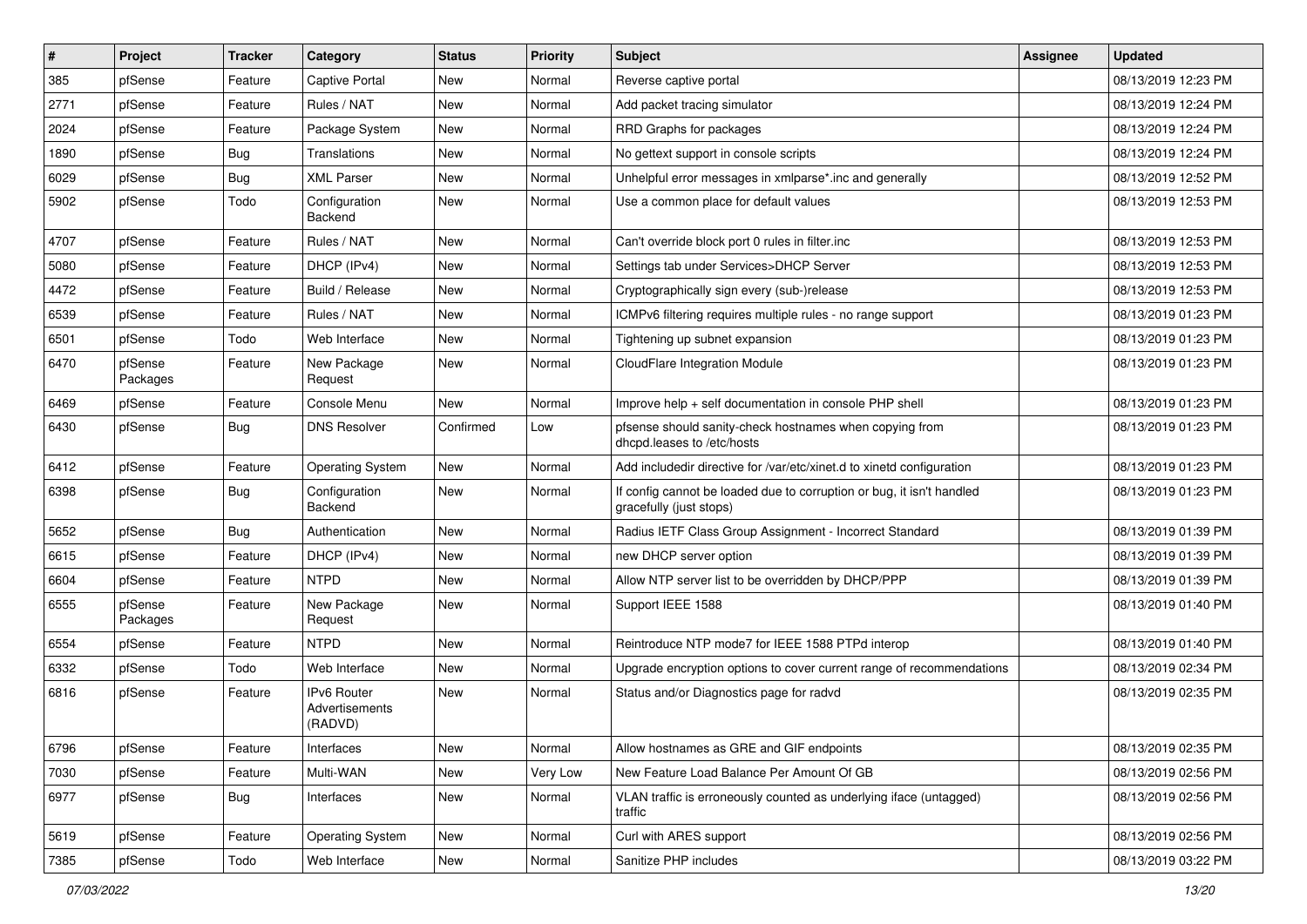| #    | Project             | <b>Tracker</b> | Category                                 | <b>Status</b> | <b>Priority</b> | <b>Subject</b>                                                                            | Assignee             | <b>Updated</b>      |
|------|---------------------|----------------|------------------------------------------|---------------|-----------------|-------------------------------------------------------------------------------------------|----------------------|---------------------|
| 6541 | pfSense             | Bug            | IPv6 Router<br>Advertisements<br>(RADVD) | New           | Normal          | IPv6 RAs always include on-link prefix; clients may not use DHCPv6<br>managed addresses   |                      | 08/13/2019 03:23 PM |
| 7738 | pfSense             | Feature        | <b>IPsec</b>                             | New           | Normal          | Highlight which IPSec (or other VPN) crypto modes are<br>hardware-accelerated in the UI   |                      | 08/13/2019 03:46 PM |
| 7430 | pfSense             | Bug            | Interfaces                               | New           | Normal          | pfsense-utils.inc - where_is_ipaddr_configured() should account for<br>loopback interface |                      | 08/13/2019 03:48 PM |
| 7761 | pfSense             | Feature        | Rules / NAT                              | New           | Normal          | Add a way to match on IPv6 proto=0 (hop-by-hop header extension)                          |                      | 08/13/2019 03:49 PM |
| 7800 | pfSense             | Feature        | Logging                                  | New           | Normal          | Add option for state logging                                                              |                      | 08/13/2019 03:51 PM |
| 7812 | pfSense             | Feature        | Web Interface                            | New           | Normal          | ZFS handling of autopreplace                                                              |                      | 08/13/2019 03:53 PM |
| 8036 | pfSense             | Feature        | <b>IPsec</b>                             | New           | Normal          | Want to run multiple Mobile Client IKEv2 server instances                                 |                      | 08/14/2019 09:31 AM |
| 7881 | pfSense             | Feature        | OpenVPN                                  | New           | Normal          | OpenVPN client - add support for multiple server entries                                  |                      | 08/14/2019 09:32 AM |
| 7541 | pfSense             | Feature        | Installer                                | New           | Normal          | ZFS Install, add hot spare option                                                         |                      | 08/14/2019 09:32 AM |
| 8177 | pfSense             | <b>Bug</b>     | Package System                           | New           | Normal          | /xsl/package.xsl" is referenced in package XML files but not on the<br>firewall           |                      | 08/14/2019 09:56 AM |
| 7289 | pfSense             | Bug            | Certificates                             | <b>New</b>    | Low             | Generating 4096bit Certificate                                                            |                      | 08/14/2019 09:56 AM |
| 8372 | pfSense             | Feature        | Logging                                  | New           | Normal          | add gui setting to adjust refresh rate for dynamic firewall logs                          |                      | 08/14/2019 10:31 AM |
| 8274 | pfSense             | Feature        | <b>Traffic Graphs</b>                    | New           | Normal          | Reverse Inverse Traffic Graph View                                                        | <b>Jared Dillard</b> | 08/14/2019 10:31 AM |
| 8526 | pfSense             | Bug            | Interfaces                               | New           | Normal          | DHCP client ignores server replies when 802.1q tagging is used                            |                      | 08/14/2019 10:52 AM |
| 8458 | pfSense             | Feature        | Dashboard                                | New           | Low             | Allow reordering of interface widget                                                      |                      | 08/14/2019 10:52 AM |
| 8076 | pfSense             | Bug            | Backup / Restore                         | New           | Normal          | User can easily apply an unusable interface configuration after restore                   |                      | 08/14/2019 10:52 AM |
| 8435 | pfSense             | Bug            | Interfaces                               | New           | Normal          | DHCPv6 unusable in certain circumstances (US AT&T Fiber, etc.)                            |                      | 08/14/2019 10:52 AM |
| 8929 | pfSense             | Feature        | Web Interface                            | New           | Normal          | Scroll bar css dark theme                                                                 |                      | 08/14/2019 12:16 PM |
| 8743 | pfSense             | Todo           | Gateways                                 | New           | Low             | Gateway Groups page should list gateways in tier order                                    |                      | 08/14/2019 12:16 PM |
| 9087 | pfSense             | Bug            | <b>Traffic Graphs</b>                    | New           | Normal          | Traffic Graph Widget Legend Not Updating                                                  |                      | 08/14/2019 12:38 PM |
| 9060 | pfSense             | Feature        | Logging                                  | New           | Normal          | add rule name filtering field for firewall log viewer                                     |                      | 08/14/2019 12:38 PM |
| 9035 | pfSense             | <b>Bug</b>     | Rules / NAT                              | New           | Normal          | Inactive Interfaces are Hidden in Firewall Rules                                          |                      | 08/14/2019 12:39 PM |
| 9222 | pfSense             | Feature        | Authentication                           | New           | Normal          | Add sshguard log when release an IP                                                       |                      | 08/14/2019 01:00 PM |
| 9167 | pfSense             | Bug            | Rules / NAT                              | New           | Normal          | Some Important ICMPv6 Traffic Not Allowed by Default Rules                                |                      | 08/14/2019 01:00 PM |
| 9343 | pfSense             | Bug            | DHCP (IPv4)                              | New           | Normal          | diag_arp.php times out with large DHCPD leases table                                      |                      | 08/14/2019 01:19 PM |
| 9288 | pfSense             | Feature        | Authentication                           | New           | Normal          | SSHGuard add pfSense signature in standard                                                |                      | 08/14/2019 01:19 PM |
| 9486 | pfSense<br>Packages | <b>Bug</b>     | softflowd                                | New           | Very Low        | ifindex values used for softflowd are incorrect                                           |                      | 08/14/2019 02:30 PM |
| 9591 | pfSense             | Feature        | Rules / NAT                              | New           | Normal          | Add under firewall rules a search box                                                     |                      | 08/14/2019 02:39 PM |
| 9585 | pfSense             | Bug            | Interfaces                               | New           | Normal          | 6RD: Unable to reach hosts on within same 6rd-domain                                      |                      | 08/14/2019 02:39 PM |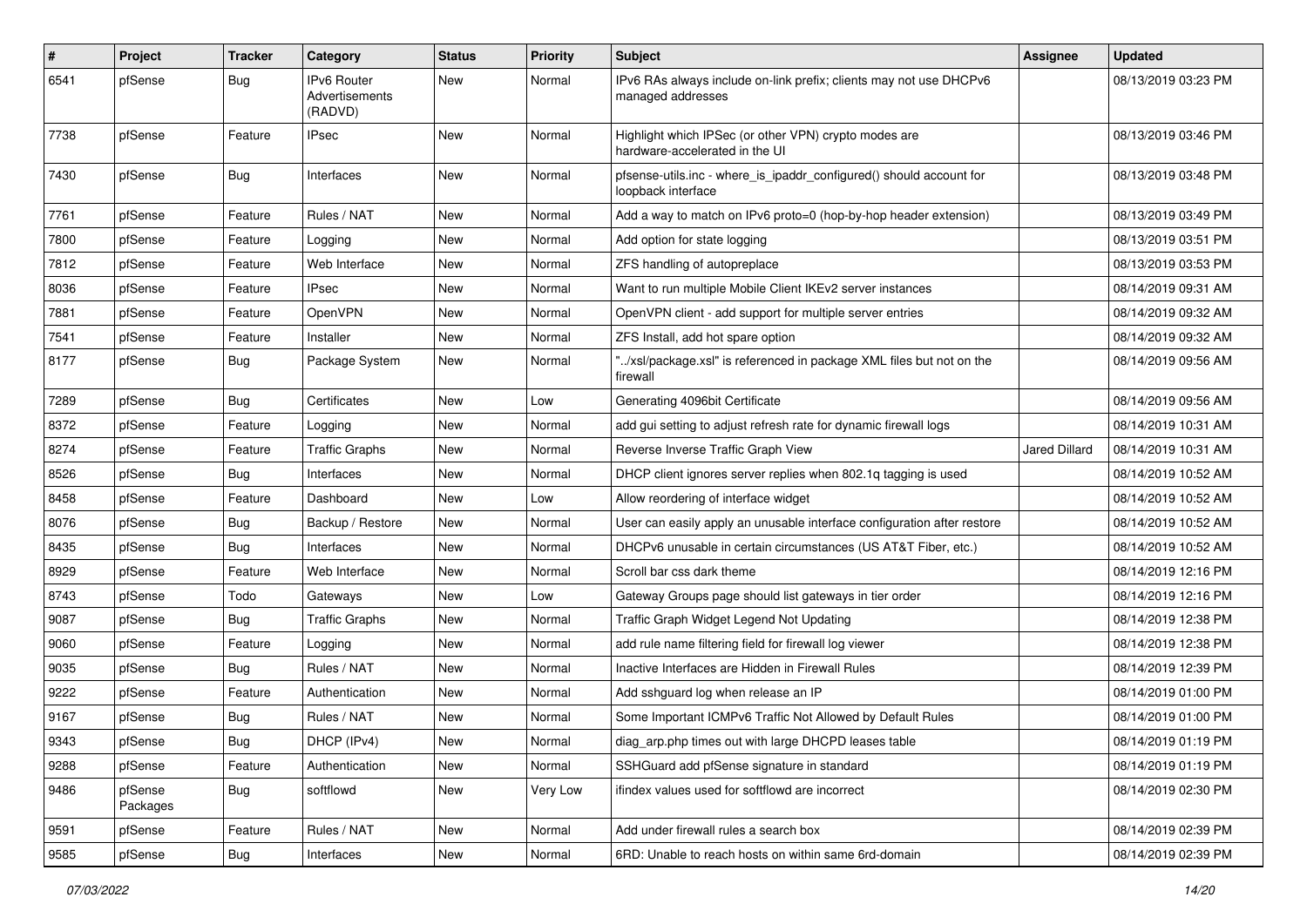| ∦    | Project             | <b>Tracker</b> | Category                 | <b>Status</b> | <b>Priority</b> | <b>Subject</b>                                                                                                                     | Assignee     | <b>Updated</b>      |
|------|---------------------|----------------|--------------------------|---------------|-----------------|------------------------------------------------------------------------------------------------------------------------------------|--------------|---------------------|
| 9575 | pfSense             | Feature        | DHCP (IPv6)              | New           | Very Low        | RFC 7078 - Distributing Address Selection Policy Using DHCPv6                                                                      |              | 08/14/2019 02:39 PM |
| 9293 | pfSense             | Feature        | Web Interface            | New           | Low             | Provide WebUI message (banner) prior to login                                                                                      |              | 08/14/2019 02:39 PM |
| 9627 | pfSense             | Feature        | Captive Portal           | New           | Normal          | Captive Portal only shows authenticated users                                                                                      |              | 08/14/2019 02:48 PM |
| 4681 | pfSense             | Feature        | Backup / Restore         | New           | Normal          | AutoConfigBackup make a way to easily download a saved backup                                                                      |              | 08/16/2019 12:46 PM |
| 7757 | pfSense             | Bug            | Backup / Restore         | <b>New</b>    | Normal          | Auto Config Backup fails to upload unless Default Gateway is up                                                                    |              | 08/16/2019 12:47 PM |
| 8500 | pfSense             | Bug            | Dynamic DNS              | New           | Low             | Incorrect categorization of status/info messages from phpDynDNS                                                                    |              | 08/16/2019 12:50 PM |
| 8031 | pfSense<br>Packages | Feature        | FreeRADIUS               | New           | Normal          | FreeRADIUS copy entry function                                                                                                     |              | 08/16/2019 01:01 PM |
| 7686 | pfSense<br>Packages | Feature        | haproxy                  | New           | Normal          | Add option in HAProxy to configure SSL defaults based on the Mozilla<br><b>SSL Configuration Generator</b>                         |              | 08/16/2019 01:09 PM |
| 2774 | pfSense             | Feature        | DHCP (IPv4)              | <b>New</b>    | Normal          | Extend DHCP Pools code to allow using different subnets                                                                            |              | 08/19/2019 10:27 AM |
| 2323 | pfSense             | Feature        | DHCP (IPv4)              | New           | Low             | GUI doesn't allow to configure DHCP server to serve IP addresses<br>belonging to subnets wich are not associated with an interface |              | 08/19/2019 10:27 AM |
| 7964 | pfSense             | Bug            | Multi-WAN                | New           | Normal          | Restart openvpn on gateway switching                                                                                               |              | 08/19/2019 12:35 PM |
| 6845 | pfSense             | Feature        | Interfaces               | New           | Normal          | DHCP / DHCPv6 WAN client status page                                                                                               |              | 08/19/2019 12:37 PM |
| 7720 | pfSense             | Feature        | Hardware / Drivers       | <b>New</b>    | Normal          | Add general watchdog kernel modules (like ichwd) and watchdogd<br>support in the GUI.                                              |              | 08/19/2019 01:20 PM |
| 9495 | pfSense<br>Packages | Bug            | AWS VPC                  | <b>New</b>    | Normal          | AWS VPC VPN wizard produces incorrect config (SHA256 should be<br>SHA1)                                                            |              | 08/19/2019 02:45 PM |
| 7683 | pfSense<br>Packages | Feature        | New Package<br>Request   | <b>New</b>    | Low             | Splunk Universal Forwarder Package                                                                                                 |              | 08/19/2019 02:54 PM |
| 9038 | pfSense             | Feature        | Logging                  | New           | Normal          | Live view of any log file                                                                                                          |              | 08/19/2019 02:55 PM |
| 9140 | pfSense             | Bug            | Logging                  | New           | Very Low        | Unexpected rule can be displayed when looking up filter log entry with<br>multiple matching rules                                  |              | 08/19/2019 02:56 PM |
| 7286 | pfSense             | Bug            | OpenVPN                  | Incomplete    | Normal          | OpenVPN client is unreliable when you have multiple tunnels                                                                        |              | 08/19/2019 03:28 PM |
| 7699 | pfSense<br>Packages | Feature        | OpenVPN Client<br>Export | New           | Normal          | OpenVPN Client Export - Default Gateway                                                                                            |              | 08/19/2019 03:32 PM |
| 7902 | pfSense<br>Packages | Feature        | OpenVPN Client<br>Export | New           | Low             | allow vpn client export of other to be a blank field                                                                               |              | 08/19/2019 03:33 PM |
| 9690 | pfSense             | Bug            | Interfaces               | New           | Normal          | Ethernet flow control should be disabled by default                                                                                |              | 08/19/2019 06:45 PM |
| 6574 | pfSense             | Feature        | Hardware / Drivers       | New           | Normal          | Support USB RNDIS network interfaces                                                                                               |              | 08/20/2019 08:46 AM |
| 7212 | pfSense             | Feature        | Hardware / Drivers       | New           | Normal          | Provide Driver for SG-1000 Crypto Accelerator                                                                                      | Luiz Souza   | 08/20/2019 08:46 AM |
| 8309 | pfSense             | Feature        | Hardware / Drivers       | New           | Normal          | Include apuled driver to add support for LEDs on PC Engines APU<br>boards                                                          | Darryn Storm | 08/20/2019 08:47 AM |
| 4914 | pfSense             | Feature        | Diagnostics              | New           | Low             | <b>Packet Capture Settings</b>                                                                                                     |              | 08/20/2019 08:51 AM |
| 7414 | pfSense<br>Packages | Feature        | Snort                    | New           | Normal          | snort needs automated refresh on ip change                                                                                         |              | 08/20/2019 08:55 AM |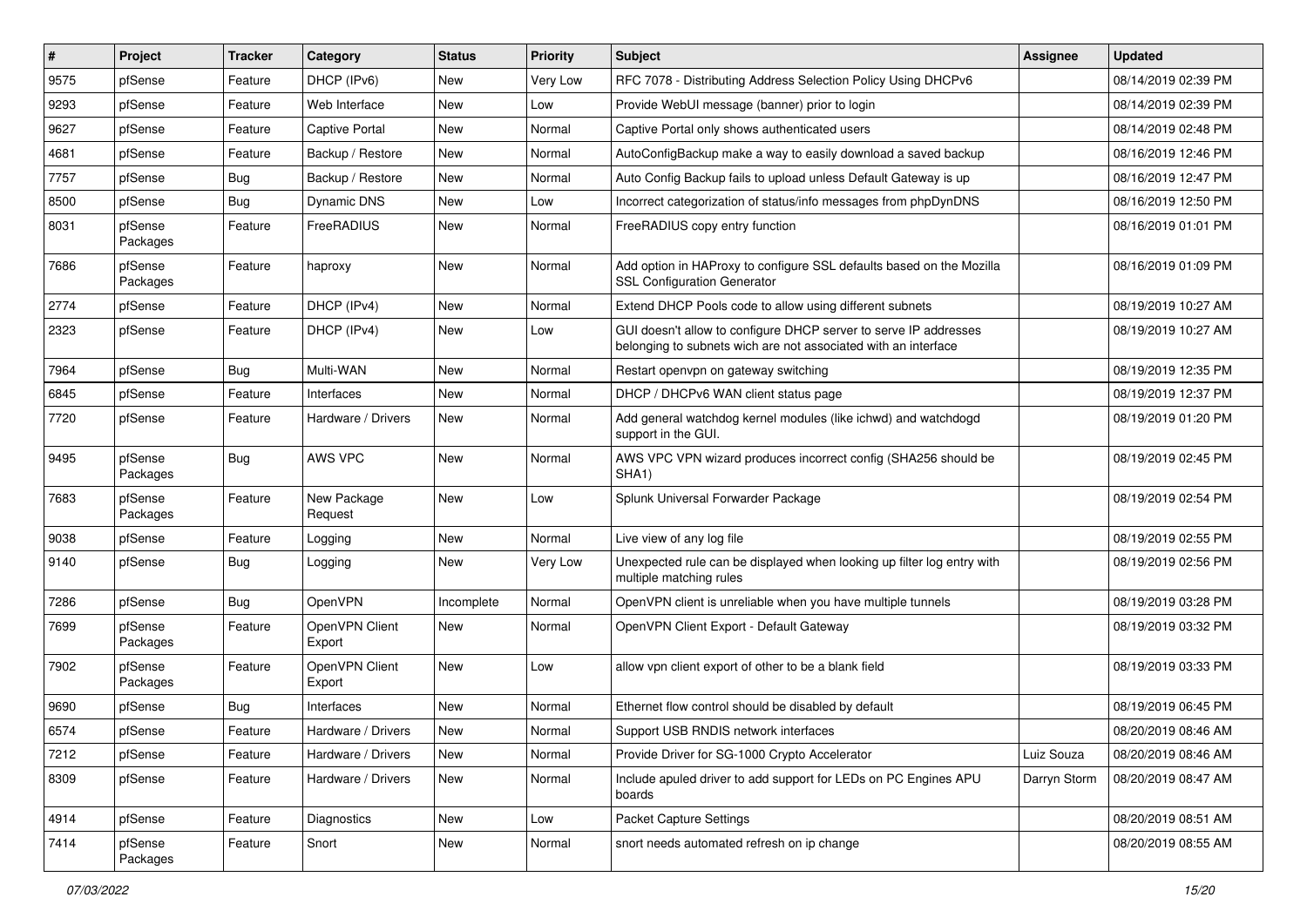| $\vert$ # | Project             | <b>Tracker</b> | Category                                        | <b>Status</b> | <b>Priority</b> | <b>Subject</b>                                                                                                        | Assignee             | <b>Updated</b>      |
|-----------|---------------------|----------------|-------------------------------------------------|---------------|-----------------|-----------------------------------------------------------------------------------------------------------------------|----------------------|---------------------|
| 9662      | pfSense<br>Packages | Bug            | pfBlockerNG                                     | New           | Normal          | PfblockerNG do not update after pfsense reboot and wait for next cron<br>task                                         |                      | 08/20/2019 09:00 AM |
| 8279      | pfSense<br>Packages | Feature        | pfBlockerNG                                     | <b>New</b>    | Normal          | Consider adding a new option to the Rule Order                                                                        |                      | 08/20/2019 09:00 AM |
| 9192      | pfSense             | Bug            | <b>PPP</b> Interfaces                           | <b>New</b>    | Normal          | PPPoE daemon selects wrong interface                                                                                  |                      | 08/20/2019 10:05 AM |
| 8804      | pfSense             | <b>Bug</b>     | <b>PPP</b> Interfaces                           | <b>New</b>    | Normal          | Netgate SG-1000 PPPoE Keepalives not prioritized, internet drops                                                      |                      | 08/20/2019 10:06 AM |
| 8512      | pfSense             | Bug            | <b>PPP</b> Interfaces                           | New           | Normal          | PPPoE reconnect fails after interface flap                                                                            |                      | 08/20/2019 10:06 AM |
| 1833      | pfSense             | Feature        | <b>PPTP</b>                                     | New           | Normal          | PPTP type WAN IPv6 support                                                                                            |                      | 08/20/2019 10:12 AM |
| 3162      | pfSense             | Feature        | PPP Interfaces                                  | <b>New</b>    | Low             | <b>MLPPP Status of connections</b>                                                                                    |                      | 08/20/2019 10:20 AM |
| 4470      | pfSense             | Feature        | <b>IPv6 Router</b><br>Advertisements<br>(RADVD) | New           | Normal          | RA page in GUI                                                                                                        |                      | 08/20/2019 12:20 PM |
| 7303      | pfSense             | Bug            | <b>IPv6 Router</b><br>Advertisements<br>(RADVD) | New           | Normal          | ipv6 connectivity lost on pfSense reboot                                                                              |                      | 08/20/2019 12:23 PM |
| 1937      | pfSense             | Feature        | Rules / NAT                                     | <b>New</b>    | Normal          | Support for rule groupings                                                                                            |                      | 08/20/2019 12:42 PM |
| 1947      | pfSense             | Feature        | Rules / NAT                                     | New           | Normal          | Option to kill all states when creating a block rule                                                                  |                      | 08/20/2019 01:09 PM |
| 7974      | pfSense             | Feature        | Dashboard                                       | <b>New</b>    | Normal          | <b>ZFS RAID Monitor Not available</b>                                                                                 |                      | 08/20/2019 01:34 PM |
| 6295      | pfSense             | Bug            | <b>Traffic Shaper</b><br>(Limiters)             | New           | Normal          | Crash upon applying CODELQ to untagged parent interface when also<br>applied to daughter VLAN                         | Luiz Souza           | 08/20/2019 02:44 PM |
| 8570      | pfSense             | Bug            | <b>XML Parser</b>                               | <b>New</b>    | Normal          | Empty (dn)shaper config gets populated with newline                                                                   |                      | 08/20/2019 02:45 PM |
| 4265      | pfSense             | Feature        | UPnP/NAT-PMP                                    | New           | Normal          | UPNP allow use of alias and schedule                                                                                  |                      | 08/20/2019 02:57 PM |
| 4997      | pfSense             | Feature        | Rules / NAT                                     | New           | Normal          | Add setting option to choose default log action for new firewall rules                                                |                      | 08/20/2019 03:29 PM |
| 4456      | pfSense             | Feature        | Diagnostics                                     | <b>New</b>    | Normal          | Packet capture additional filtering options                                                                           |                      | 08/20/2019 03:30 PM |
| 5567      | pfSense             | Feature        | Dashboard                                       | New           | Low             | CARP status widget does not update in real time                                                                       |                      | 08/20/2019 03:33 PM |
| 2049      | pfSense             | Feature        | Rules / NAT                                     | New           | Normal          | Show Auto Generated Rules and Use them to turn features on/off when<br>applicable                                     |                      | 08/20/2019 03:37 PM |
| 6026      | pfSense             | Bug            | Rules / NAT                                     | <b>New</b>    | Low             | webinterface, firewall rules, wrapping of columns or visible<br>(horizontal)scrollbar needed when contents doesnt fit | <b>Jared Dillard</b> | 08/20/2019 03:40 PM |
| 5556      | pfSense             | Feature        | Diagnostics                                     | New           | Normal          | No error when downloading non-existing file on Diagnostics/Execute                                                    |                      | 08/20/2019 03:43 PM |
| 6602      | pfSense             | Feature        | User Manager /<br>Privileges                    | New           | Normal          | Config writes denied via "deny config write" permission should notify as<br>such                                      |                      | 08/20/2019 03:43 PM |
| 6804      | pfSense             | Feature        | Diagnostics                                     | New           | Very Low        | Add row counter into Diagnostics -> Edit File                                                                         |                      | 08/20/2019 03:44 PM |
| 1883      | pfSense             | Feature        | <b>Traffic Shaper</b><br>(Limiters)             | New           | Normal          | Diag > Limiter Info presentation enhancement                                                                          |                      | 08/20/2019 03:46 PM |
| 7172      | pfSense             | <b>Bug</b>     | DHCP (IPv4)                                     | New           | Normal          | Sorting by hostname in Services > DHCP Server > LAN should be<br>"natural" (alphanumeric friendly)                    |                      | 08/20/2019 03:47 PM |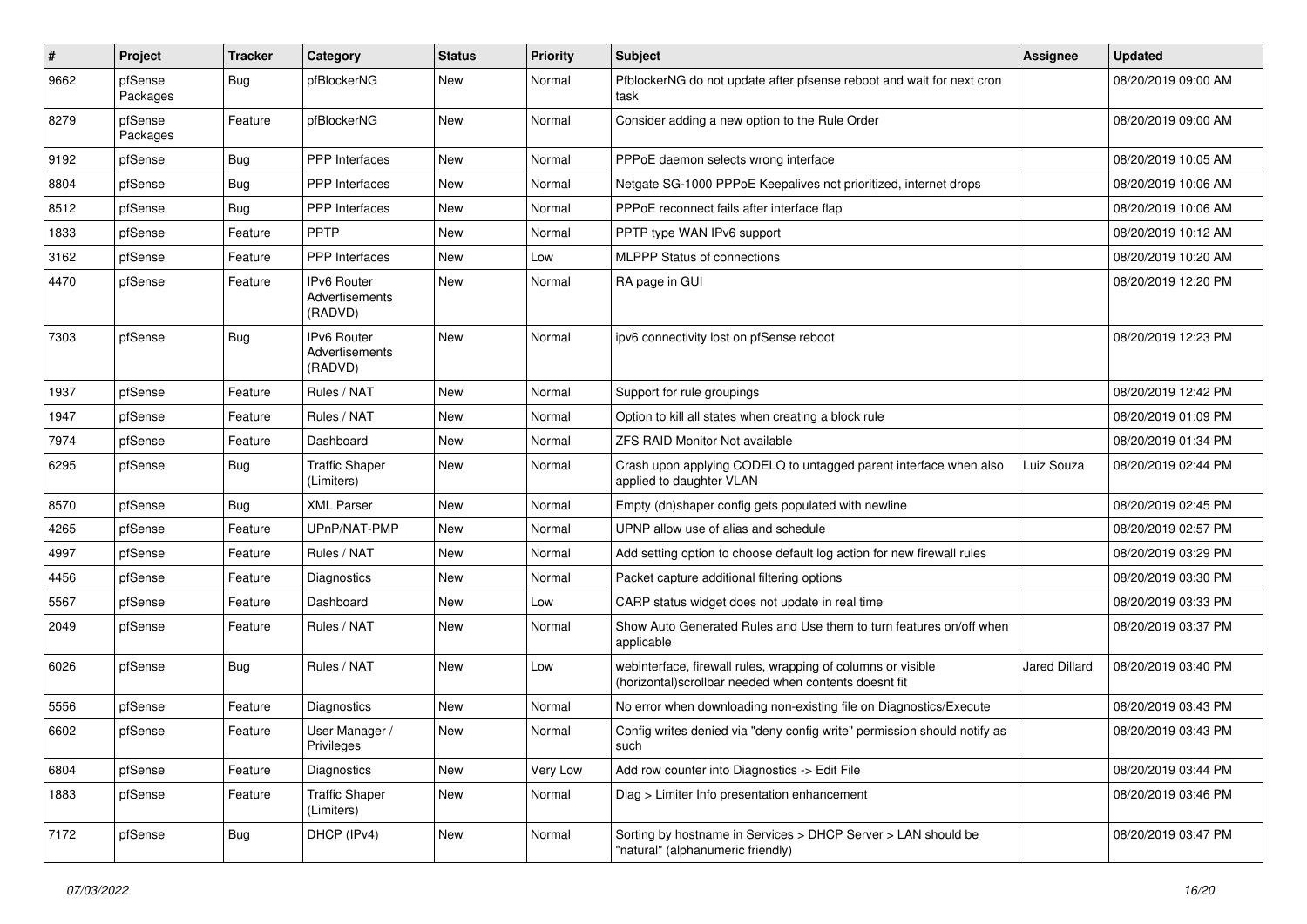| #    | Project | <b>Tracker</b> | Category                     | <b>Status</b> | Priority | <b>Subject</b>                                                                                                   | <b>Assignee</b>      | <b>Updated</b>      |
|------|---------|----------------|------------------------------|---------------|----------|------------------------------------------------------------------------------------------------------------------|----------------------|---------------------|
| 7181 | pfSense | Feature        | Rules / NAT                  | New           | Low      | Add Top and Add Bottom on Seperator                                                                              |                      | 08/21/2019 08:55 AM |
| 6842 | pfSense | Feature        | Package System               | <b>New</b>    | Low      | Package Manager progress bar should indicate overall progress                                                    |                      | 08/21/2019 08:55 AM |
| 6696 | pfSense | Bug            | Traffic Shaper (ALTQ)   New  |               | Low      | Add configure link to Status > Queues error message if traffic shaping<br>not configured                         | <b>Jared Dillard</b> | 08/21/2019 08:55 AM |
| 7373 | pfSense | Bug            | Rules / NAT                  | New           | Normal   | Firewall schedules GUI needs to be redone from scratch                                                           |                      | 08/21/2019 08:56 AM |
| 7398 | pfSense | Feature        | <b>Traffic Graphs</b>        | Assigned      | Normal   | Show average value of bandwidth in/out on Dashboard trafic graph                                                 | Jared Dillard        | 08/21/2019 08:56 AM |
| 7418 | pfSense | Feature        | Dynamic DNS                  | New           | Normal   | Dynamic dns should be sorted interface name                                                                      |                      | 08/21/2019 08:58 AM |
| 7182 | pfSense | Feature        | Dashboard                    | New           | Normal   | Break up System Widget on the Dashboard                                                                          |                      | 08/21/2019 08:59 AM |
| 7788 | pfSense | <b>Bug</b>     | Dashboard                    | New           | Low      | Irregular updating of widgets like cpu/uptime on system widget.                                                  |                      | 08/21/2019 09:03 AM |
| 8095 | pfSense | Bug            | Translations                 | New           | Normal   | Unescaped simple quotes break JavaScript features when the French<br>translation is enabled                      |                      | 08/21/2019 09:06 AM |
| 7781 | pfSense | Feature        | Rules / NAT                  | New           | Normal   | Please Enable Rule Separators on Manual Outbound NAT                                                             |                      | 08/21/2019 09:07 AM |
| 8316 | pfSense | Feature        | Rules / NAT                  | New           | Low      | expiration date when creating new rules                                                                          |                      | 08/21/2019 09:11 AM |
| 8483 | pfSense | Feature        | Traffic Shaper (ALTQ)   New  |               | Normal   | Allow user to choose order of Queues status                                                                      |                      | 08/21/2019 09:12 AM |
| 8558 | pfSense | Feature        | Web Interface                | <b>New</b>    | Normal   | Add more table sorting in various UI pages                                                                       |                      | 08/21/2019 09:14 AM |
| 7195 | pfSense | Bug            | Package System               | New           | Normal   | pkg_edit.php - <checkenablefields> tag has no effect on fields other<br/>than checkbox/input</checkenablefields> |                      | 08/21/2019 09:15 AM |
| 7082 | pfSense | <b>Bug</b>     | Package System               | New           | Normal   | pkg edit.php - impossible to use default value with rowhelperfield                                               |                      | 08/21/2019 09:15 AM |
| 8614 | pfSense | <b>Bug</b>     | DHCP (IPv4)                  | New           | Normal   | Cannot remove Additional BOOTP/DHCP Options                                                                      |                      | 08/21/2019 09:15 AM |
| 9101 | pfSense | Bug            | <b>Traffic Graphs</b>        | New           | Normal   | Traffic Graphs/Dashboard Slows Downloads Being Performed by the<br>Same Firefox Browser                          |                      | 08/21/2019 09:18 AM |
| 9253 | pfSense | Feature        | User Manager /<br>Privileges | New           | Normal   | RFE: True View-Only WebCFG options                                                                               |                      | 08/21/2019 09:21 AM |
| 8694 | pfSense | Feature        | Authentication               | New           | Very Low | Client CA Auth for PFSense WebGui                                                                                |                      | 08/21/2019 09:25 AM |
| 3771 | pfSense | <b>Bug</b>     | DHCP (IPv4)                  | New           | Normal   | Webinterface and dhcpdcrashes with 500+ static leases                                                            |                      | 08/21/2019 09:26 AM |
| 7459 | pfSense | Feature        | Diagnostics                  | <b>New</b>    | Low      | "Refresh" button for Diagnostics/Tables display                                                                  |                      | 08/21/2019 09:27 AM |
| 7442 | pfSense | Feature        | Diagnostics                  | New           | Low      | Suggestions for Diagnostics / ARP Table and Diagnostics / NDP Table                                              |                      | 08/21/2019 09:27 AM |
| 1656 | pfSense | Feature        | <b>Diagnostics</b>           | New           | Normal   | Teach pfctl to kill states by port number                                                                        |                      | 08/21/2019 09:55 AM |
| 4098 | pfSense | Feature        | Authentication               | <b>New</b>    | Normal   | Add option to force a password change on login                                                                   |                      | 08/21/2019 10:31 AM |
| 5825 | ptSense | Feature        | Authentication               | New           | Normal   | Allow EAP-RADIUS for authentication servers                                                                      |                      | 08/21/2019 10:32 AM |
| 8170 | pfSense | Feature        | <b>XMLRPC</b>                | New           | Normal   | XMLRPC Sync deletes entires on remote System                                                                     |                      | 08/21/2019 10:42 AM |
| 8243 | pfSense | Feature        | <b>XMLRPC</b>                | New           | Normal   | Sync dashboard settings over xmlrpc                                                                              |                      | 08/21/2019 10:42 AM |
| 7441 | pfSense | Feature        | DHCP (IPv4)                  | New           | Low      | Display start/end times for Static Mapping leases on DHCP<br>Leases/DHCPv6 Leases                                |                      | 08/21/2019 10:48 AM |
| 6283 | pfSense | Feature        | DHCP (IPv6)                  | New           | Normal   | Register DHCPv6 leases with DNS resolver                                                                         |                      | 08/21/2019 10:48 AM |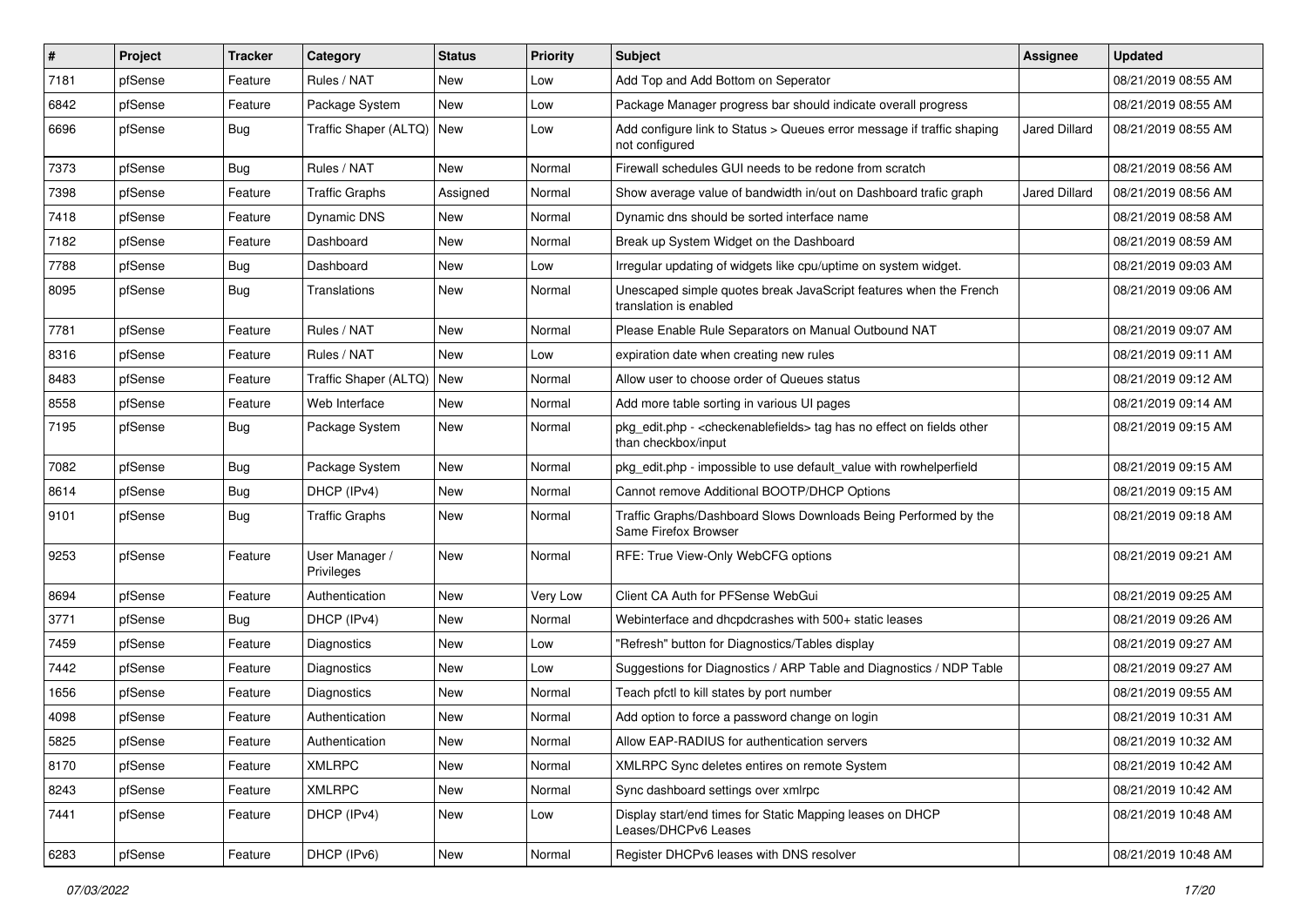| $\vert$ # | Project             | <b>Tracker</b> | Category               | <b>Status</b> | <b>Priority</b> | <b>Subject</b>                                                                                       | <b>Assignee</b> | <b>Updated</b>      |
|-----------|---------------------|----------------|------------------------|---------------|-----------------|------------------------------------------------------------------------------------------------------|-----------------|---------------------|
| 7563      | pfSense             | Feature        | L <sub>2</sub> TP      | New           | Normal          | I2tp Suggestion: consider allowing IP/Subnet for the user.                                           |                 | 08/21/2019 10:52 AM |
| 8233      | pfSense             | Bug            | <b>NAT Reflection</b>  | New           | Very Low        | NAT reflection back to originating host broken when using FQDN-based<br>IP aliases                   |                 | 08/21/2019 10:53 AM |
| 1979      | pfSense             | Feature        | Aliases / Tables       | <b>New</b>    | Normal          | Add some default read-only system aliases                                                            | Jim Pingle      | 08/21/2019 11:01 AM |
| 3387      | pfSense             | Feature        | Aliases / Tables       | New           | Normal          | process_alias_urltable Frequency                                                                     |                 | 08/21/2019 11:01 AM |
| 4195      | pfSense             | Feature        | Aliases / Tables       | New           | Low             | Aliases: sections                                                                                    |                 | 08/21/2019 11:01 AM |
| 5735      | pfSense             | Feature        | Aliases / Tables       | New           | Very Low        | Automaticaly add DHCP leases to alias list or make it readable in<br>selected fields                 |                 | 08/21/2019 11:01 AM |
| 7665      | pfSense             | Bug            | Aliases / Tables       | New           | Normal          | Host range validation for Aliases is not strict enough                                               |                 | 08/21/2019 11:01 AM |
| 6207      | pfSense             | Feature        | Rules / NAT            | New           | Normal          | Please, add "THIS_IF broadcast" Macro for use in firewall rules                                      |                 | 08/21/2019 11:01 AM |
| 3288      | pfSense             | Feature        | Rules / NAT            | New           | Normal          | Macros for Interface Networks on Outbound NAT rule Source drop-down                                  |                 | 08/21/2019 11:02 AM |
| 336       | pfSense             | Feature        | <b>LAGG Interfaces</b> | New           | Normal          | Option to create lagg under assign interfaces                                                        |                 | 08/21/2019 11:16 AM |
| 4499      | pfSense             | Feature        | LAGG Interfaces        | New           | Normal          | pfSense LAGG interfaces; unable to set speed and duplex for member<br>interfaces.                    |                 | 08/21/2019 11:16 AM |
| 9453      | pfSense             | <b>Bug</b>     | <b>LAGG Interfaces</b> | New           | Normal          | VLAN Interfaces on LAGG get orphaned at boot                                                         |                 | 08/21/2019 11:16 AM |
| 9183      | pfSense             | Bug            | <b>LAGG Interfaces</b> | New           | Very Low        | OpenVPN Lagg Interface not working after restart or new start                                        |                 | 08/21/2019 11:17 AM |
| 8335      | pfSense             | Bug            | <b>LAGG Interfaces</b> | New           | Normal          | System hang with LACP downlink to UniFi switch                                                       |                 | 08/21/2019 11:18 AM |
| 1388      | pfSense             | Feature        | Multi-WAN              | New           | Normal          | 3G outbound failover connection with auto dial-up and hang-up                                        |                 | 08/21/2019 11:27 AM |
| 7977      | pfSense             | <b>Bug</b>     | Translations           | New           | Normal          | English text shown in stead of translated text (Routing - Gateway groups<br>edit)                    |                 | 08/21/2019 11:28 AM |
| 8846      | pfSense             | Bug            | Gateways               | New           | Low             | Misleading gateway error message adding/editing static routes using a<br>disabled interface          |                 | 08/21/2019 11:29 AM |
| 9698      | pfSense             | <b>Bug</b>     | <b>RRD Graphs</b>      | New           | Normal          | Monitoring graphs do not retain state after auto-refresh                                             |                 | 08/26/2019 02:09 AM |
| 7848      | pfSense             | Bug            | Diagnostics            | New           | Low             | NDP Table Sort by Expiration Error                                                                   |                 | 08/26/2019 02:56 PM |
| 4503      | pfSense<br>Packages | Feature        | New Package<br>Request | New           | Normal          | GNUGateKeeper H.323 Proxy Package                                                                    |                 | 08/27/2019 02:54 AM |
| 9704      | pfSense<br>Packages | Feature        | FreeRADIUS             | New           | Normal          | Enable filter username                                                                               |                 | 08/27/2019 12:07 PM |
| 9707      | pfSense<br>Packages | <b>Bug</b>     | pfBlockerNG            | New           | Normal          | Some networks already existing in deny Feeds are not stopped even if<br>existing in custom deny list |                 | 08/28/2019 10:03 AM |
| 753       | pfSense             | Feature        | OpenVPN                | New           | Normal          | Add OpenVPN foreign_option support                                                                   |                 | 09/02/2019 10:38 AM |
| 9725      | pfSense<br>Packages | Feature        | ACME                   | New           | Very Low        | Ability to use template variables in acme package                                                    |                 | 09/04/2019 07:12 AM |
| 9724      | pfSense<br>Packages | <b>Bug</b>     | pfBlockerNG            | New           | High            | pfblockerng-firewall-filter-service-will-not-start                                                   |                 | 09/05/2019 06:32 AM |
| 9732      | pfSense             | Feature        | DHCP (IPv4)            | New           | Normal          | System UTC time offset in DHCP Option 2                                                              |                 | 09/06/2019 08:39 PM |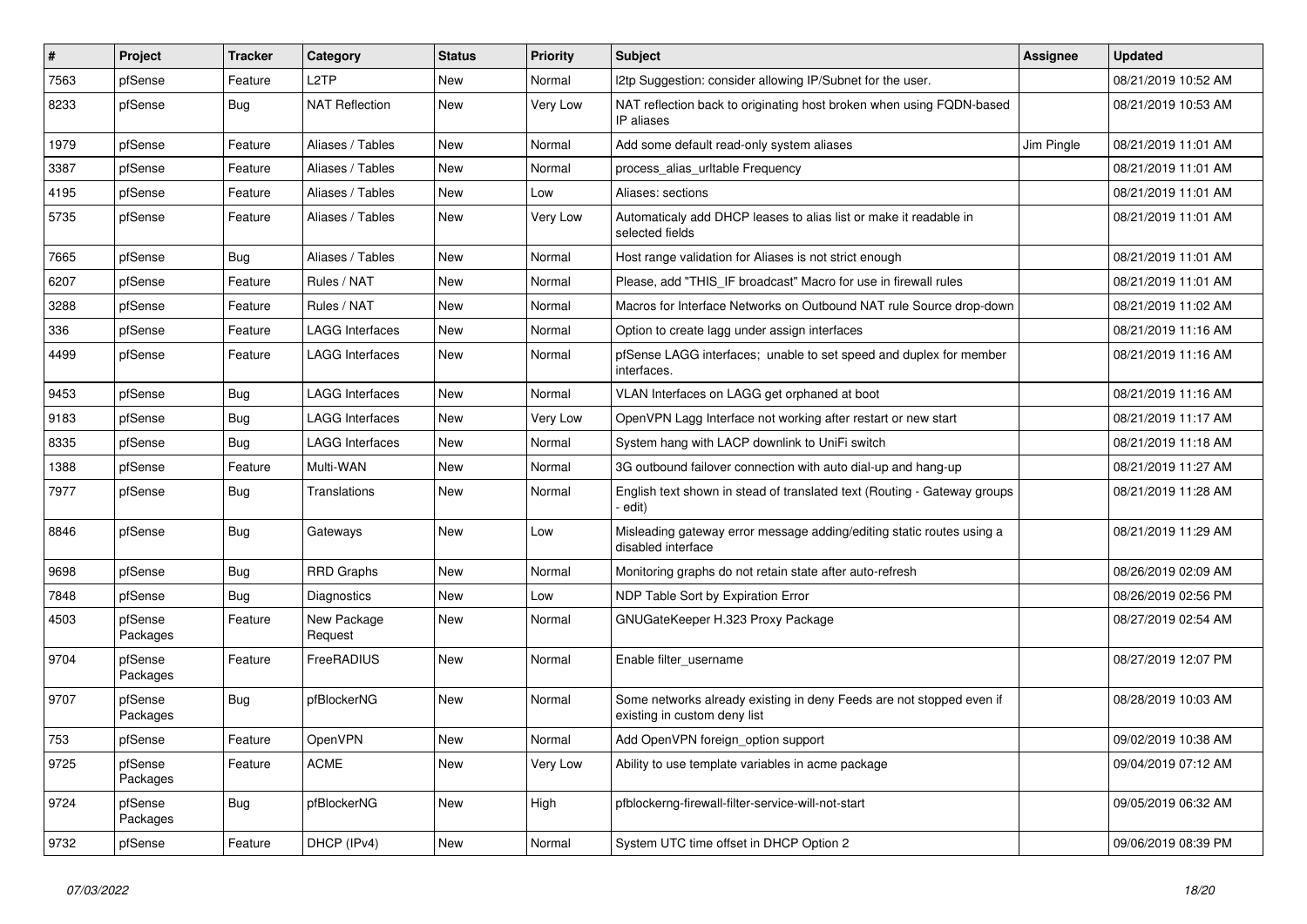| #    | Project             | <b>Tracker</b> | Category               | <b>Status</b> | <b>Priority</b> | <b>Subject</b>                                                                              | <b>Assignee</b> | <b>Updated</b>      |
|------|---------------------|----------------|------------------------|---------------|-----------------|---------------------------------------------------------------------------------------------|-----------------|---------------------|
| 9737 | pfSense             | Bug            | <b>Traffic Graphs</b>  | New           | Normal          | traffic-graphs.js shows incorrect units inside the chart                                    |                 | 09/09/2019 06:35 AM |
| 895  | pfSense             | Feature        | <b>PPP</b> Interfaces  | <b>New</b>    | Very Low        | PPP subsystem MPPE/MPPC support                                                             |                 | 09/10/2019 04:24 PM |
| 9749 | pfSense<br>Packages | Feature        | Status_Monitoring      | New           | Normal          | 95th percentile missing for quality in monitoring                                           |                 | 09/12/2019 10:39 AM |
| 9755 | pfSense             | Bug            | Package System         | New           | Very Low        | package description wrong link<br>https://www.freshports.org/security/openvpn-client-export |                 | 09/13/2019 07:22 AM |
| 9775 | pfSense             | Feature        | Backup / Restore       | New           | Normal          | AutoConfigBackup - Rolling per day/hour cap on changes, retention<br>policy                 |                 | 09/20/2019 09:19 AM |
| 6668 | pfSense             | Bug            | <b>IPsec</b>           | Feedback      | Normal          | IPSec tunnel + L2TP/IPSec VPN - wrong PSK chosen by pfSense                                 |                 | 09/21/2019 02:07 AM |
| 8315 | pfSense<br>Packages | Bug            | Mail report            | Feedback      | Normal          | Mail Report mail report send() behavior different than<br>notify via smtp()                 | Jim Pingle      | 09/24/2019 10:12 AM |
| 9800 | pfSense             | Feature        | Hardware / Drivers     | <b>New</b>    | Normal          | Add toggle for net.isr.dispatch=deferred in GUI                                             |                 | 09/29/2019 06:18 AM |
| 9805 | pfSense             | Bug            | Dynamic DNS            | New           | Normal          | dynDNS cloudflare multiple entries                                                          |                 | 10/02/2019 04:51 PM |
| 9012 | pfSense<br>Packages | Bug            | Squid                  | New           | Very Low        | Captive Portal authentication in Squid Proxy Server does not work                           |                 | 10/12/2019 05:06 AM |
| 9838 | pfSense             | Feature        | OpenVPN                | New           | Normal          | PKCS11 support                                                                              |                 | 10/20/2019 02:12 PM |
| 6103 | pfSense             | Feature        | <b>DNS Resolver</b>    | New           | Normal          | DNS Resolver Outgoing Interfaces should be able to use Gateway<br>Groups                    |                 | 10/21/2019 08:02 AM |
| 9837 | pfSense             | Bug            | Interfaces             | New           | Very Low        | ipv6 is not completely disabled on the interfaces                                           |                 | 10/24/2019 01:16 AM |
| 7248 | pfSense             | Feature        | <b>IPsec</b>           | New           | Normal          | Web UI for IPSec settings should warn about poor security choices                           | Jim Pingle      | 10/31/2019 12:15 PM |
| 1268 | pfSense             | Feature        | Certificates           | New           | Normal          | Allow mass renewing of certs                                                                |                 | 11/01/2019 03:17 PM |
| 9044 | pfSense<br>Packages | Feature        | New Package<br>Request | New           | Normal          | Add SoftEther                                                                               |                 | 11/02/2019 10:51 AM |
| 9889 | pfSense             | Bug            | Certificates           | New           | Very Low        | CRL check for Intermediate CA CRLs fails                                                    | Jim Pingle      | 11/08/2019 11:03 AM |
| 8985 | pfSense<br>Packages | Feature        | Suricata               | New           | Normal          | Suricata: allow configuration for external/internal additional storage                      |                 | 11/13/2019 10:07 AM |
| 9286 | pfSense<br>Packages | Bug            | squidguard             | <b>New</b>    | Normal          | squidGuard - Unable to change IP for sgerror.php URL in configuration                       |                 | 11/13/2019 10:07 AM |
| 9497 | pfSense<br>Packages | <b>Bug</b>     | AWS VPC                | New           | Normal          | AWS VPN Wizard: WebGUI times out.                                                           |                 | 11/13/2019 10:07 AM |
| 9566 | pfSense             | Bug            | <b>Traffic Graphs</b>  | New           | Normal          | Traffic graph displays traffic incorrectly                                                  |                 | 11/18/2019 07:54 AM |
| 9912 | pfSense<br>Packages | Feature        | ntop                   | New           | Normal          | add custom DPI to ntopng                                                                    |                 | 11/18/2019 10:57 AM |
| 7078 | pfSense             | Feature        | OpenVPN                | New           | Low             | Allow reordering of client specific overrides in OpenVPN                                    |                 | 11/21/2019 02:48 PM |
| 9937 | pfSense             | Feature        | Authentication         | New           | Normal          | OpenVPN Login User Privilege                                                                |                 | 11/29/2019 08:46 AM |
| 9973 | pfSense<br>Packages | Feature        | <b>NRPE</b>            | New           | Normal          | Nagios NRPE package isn't IPv6 capable                                                      |                 | 12/20/2019 03:15 PM |